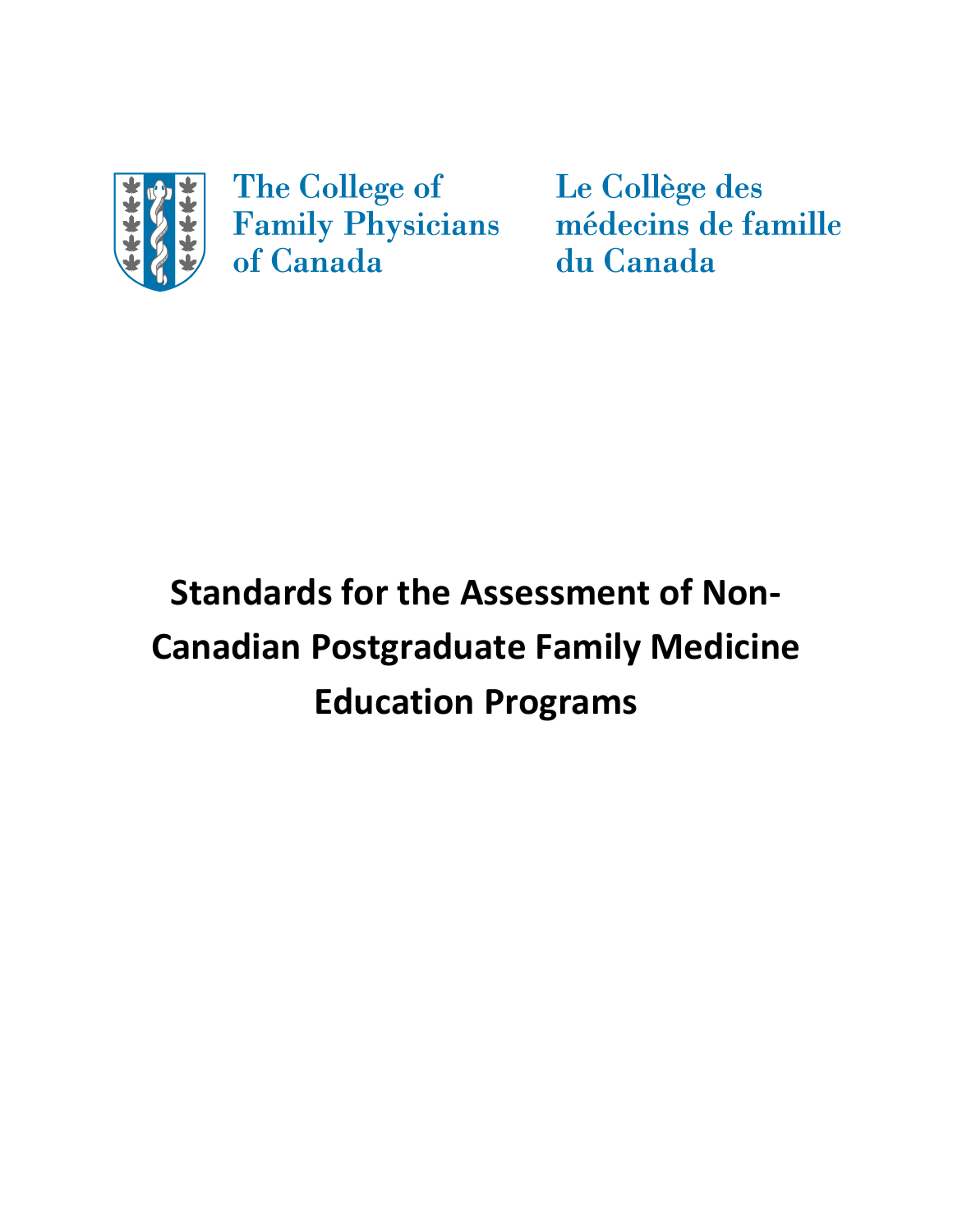### **Preamble**

As jurisdictions from other countries have approached the College of Family Physicians of Canada, seeking reciprocity of credentials, or recognition of training, it has become increasingly important that our College develop a rigorous and fair system for doing so. This system must also take into account the inevitable differences of context that exist in different countries and health care systems, and yet still ensure that physicians who have trained as family physicians elsewhere have been provided with all that is necessary for independent practice in Canada. It was clear that simply using the accreditation guidelines to which our own training programs adhere would not be appropriate based as they are in the Canadian context. There have not, as yet, been any global standards developed for family medicine training. However, there is an excellent model for postgraduate education in general.

The World Federation for Medical Education (WFME) has as its mission the improved health of all peoples. In keeping with its constitution, as the international body representing all medical teachers and medical teaching institutions, WFME undertakes to promote the highest scientific and ethical standards in medical education, initiating new learning methods, new instructional tools, and innovative management of medical education.

In accordance with this mandate, WFME in its 1998 position paper, launched the program on *International Standards in Medical Education.* The purpose was to provide a mechanism for quality improvement in medical education, in a global context, to be applied by institutions responsible for medical education, and in programs throughout the continuum of medical education. (WFME 2003) The WFME *Global Standards* have been developed to cover the spectrum of medical education: **basic medical education; postgraduate medical education**; and **continuing professional development**. In addition, the WFME in partnership with the WHO developed guidelines for accreditation of medical training programs. These standards were each developed by an international task force of experts in medical education, and are presently recognized around the world and have been used by many countries in developing their own standards. As such, the Postgraduate Medical Education WFME Standards for Quality Improvement can be an extremely useful tool for countries to have a common framework and language to better understand each other's training programs.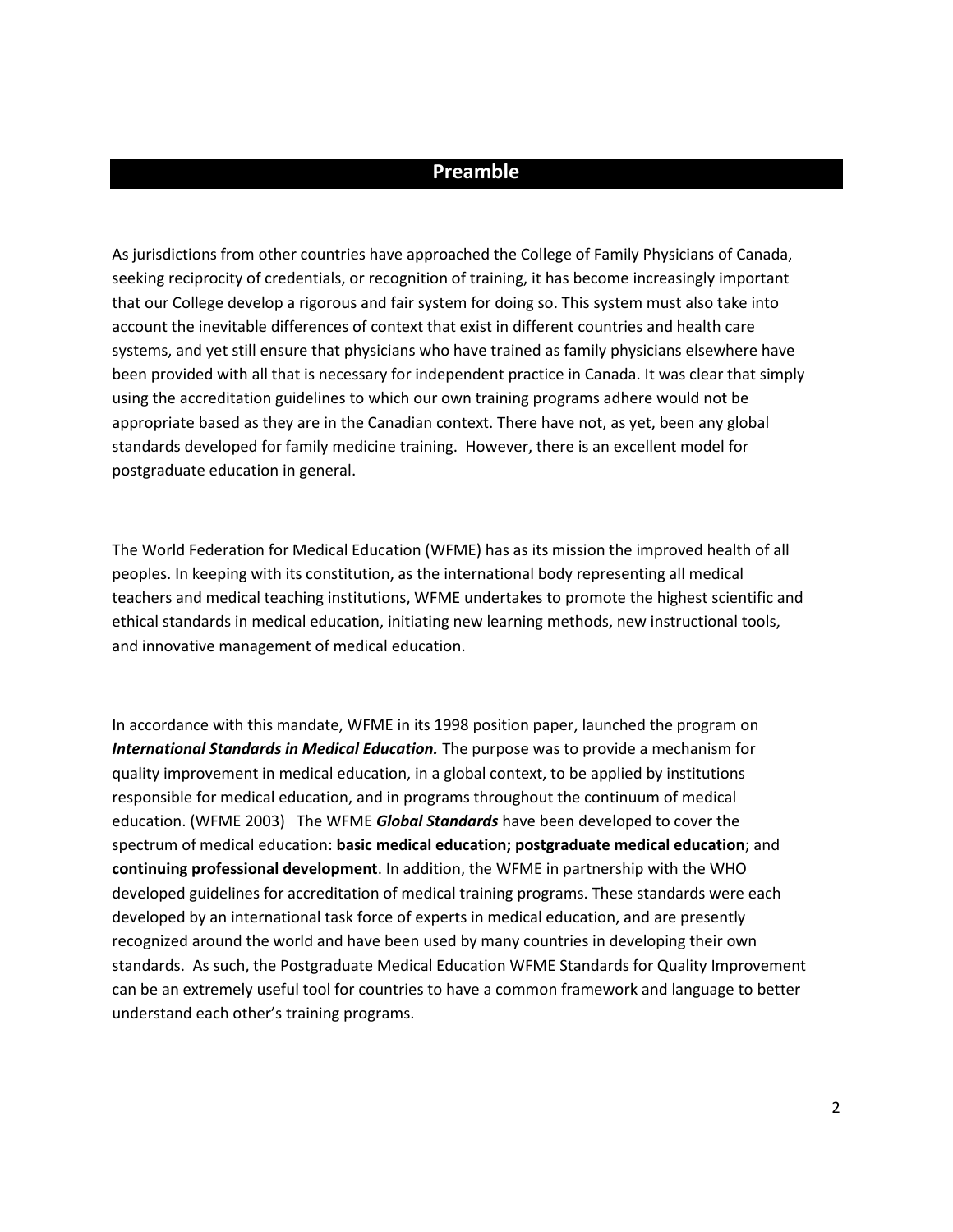The following document is an adaptation of the Postgraduate Medical Education WFME Standards for Quality Improvement for Family Medicine education. It may be helpful to review the original document, available a[t http://www.wfme.org/.](http://www.wfme.org/) Modifications generally fall into two categories. The standards have been modified to fit the requirements of family medicine training specifically, unlike the original which deals with postgraduate training in general. Specific content areas and training sites are therefore included in these standards. Secondly, the original WFME standards are designed at two levels: basic and quality improvement. The latter represents what is considered internationally as "best practice" in medical education. We believe that, in general, that is a requirement for educational reciprocity with the College of Family Physicians of Canada. Hence, we have modified the standards to eliminate any distinction between the basic standards and quality improvement standard. All programs need to be working in the quality improvement level. In some situations, the word "should" is used, rather than "must". This represents a standard in which there is some flexibility in how the standard is met.

**The term family medicine is used in this document to define the discipline: however, general practice, family practice and primary care are also appropriate terms which are used in some settings. It is the standards which are important rather than the terms which are being used. The nature of the discipline is one which is based in the community which it serves and fundamentally is relationship based care that endures over place and time, regardless of which of the terms are used to describe it. Family Medicine is a discipline that provides continuous and comprehensive care, from pre-natal to palliative care, across all ages and in all settings.**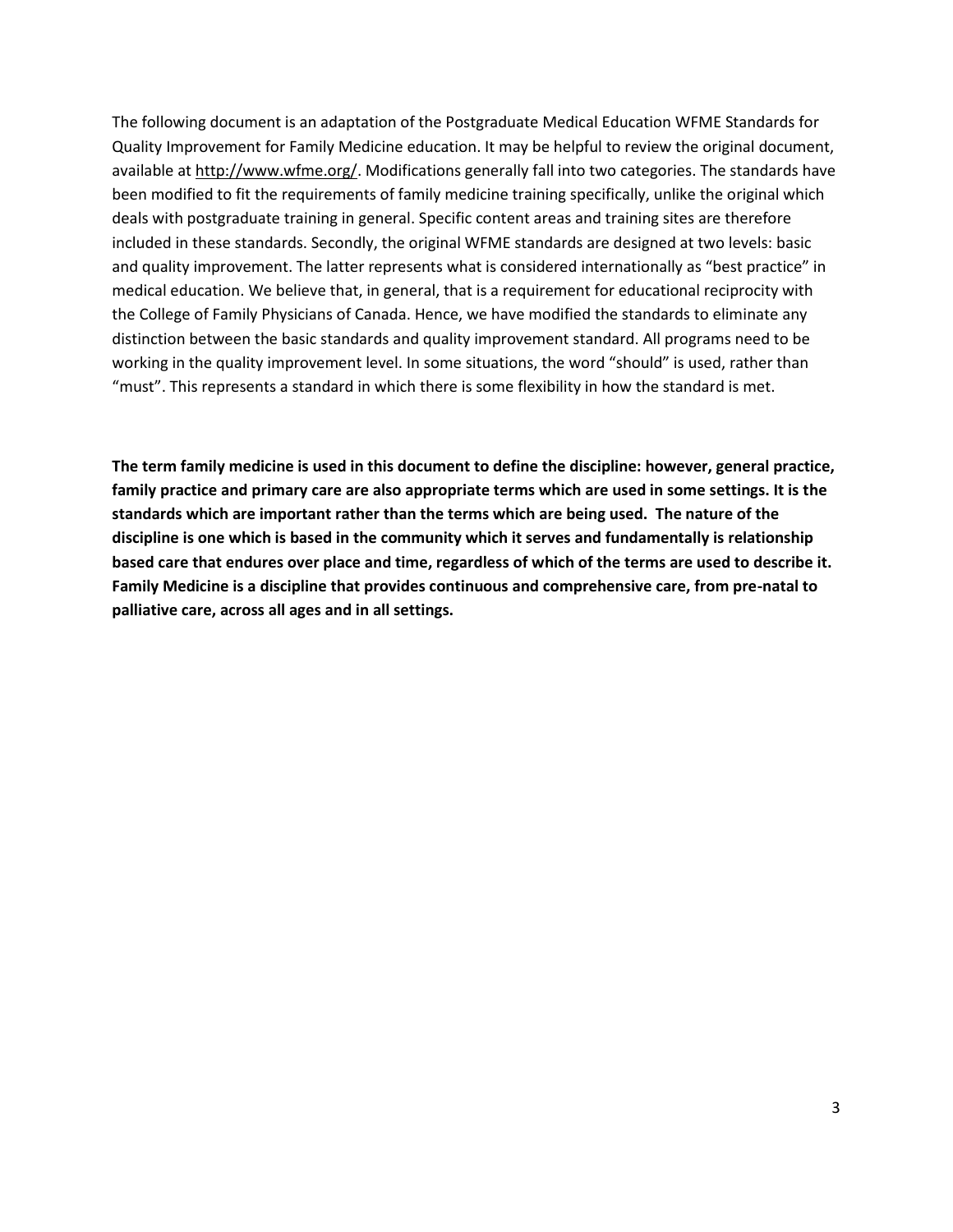### **FUNDAMENTALS OF POSTGRADUATE MEDICAL EDUCATION**

Postgraduate medical education is the phase of medical education in which doctors develop discipline specific competencies after completion of their basic medical qualification.

This phase of training is usually conducted according to specified regulations and rules. The training has developed from a setting similar to apprenticeship, meaning that the young doctors work in e.g. clinical settings with more experienced colleagues who take the responsibility for their instruction and supervision. Postgraduate medical education comprises pre-registration training, vocational/professional training, specialist and sub specialist training and other formalized training programs for defined expert Functions. In addition to the practical clinical aspects, further theoretical education is required. This can be organized in various ways, either closely connected with the clinical training or through regional, national or international theoretical courses. Such programs may be managed by universities, specialist boards, medical societies and colleges or institutes for postgraduate medical education. Postgraduate medical education is part of the continuum of learning in medicine, which also includes Continuing Medical Education (CME) or Continuing Professional Development (CPD). However, over the last decades there has been an increasing convergence in training methods with emphasis on both practical training and theory. Modern principles of medical education have exerted increasing influence in all countries. In postgraduate medical education highly sophisticated learning programs have developed, the components of which are planned clinical/practical placements, expert supervision, theoretical teaching, research experience, systematic assessments and evaluation of the training programs.

#### **DEFINITIONS**

Postgraduate Medical Education may be defined as the phase in which doctors train under supervision towards independent practice after completion of their basic medical qualification. It comprises preregistration training, vocational/professional training, specialist and sub-specialist training and other formalized training programs. Upon completion of a formal postgraduate training program a degree, diploma or certificate is usually granted. Although Postgraduate Medical Education is a time limited phase of medical education it cannot be clearly separated from Continuing Medical Education (CME) or Continuing Professional Development (CPD)<sup>1</sup>. These are carried out during the entire professional life after graduation from the medical school and are characterized by self-directed learning and rarely involve supervised training for extended periods of time.

WFME recommends the following set of global standards in postgraduate medical education structured according to **9 areas** and **38 sub-areas**.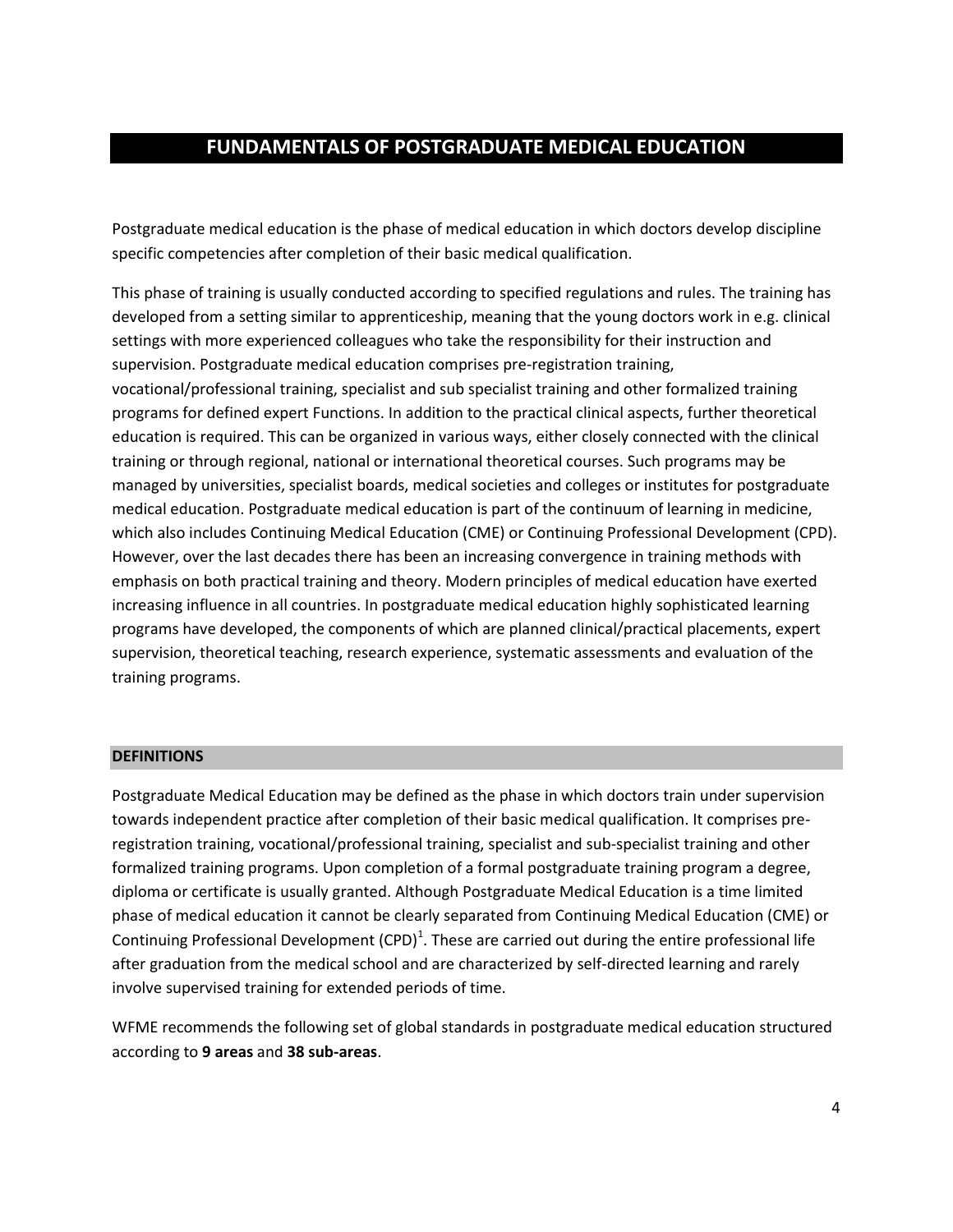**AREAS** defined as broad components in the structure, process and outcome of postgraduate medical education and training cover:

- 1. Mission and Outcomes
- 2. Training Process
- 3. Assessment of Trainees
- 4. Trainees
- 5. Staffing
- 6. Training Settings and Educational Resources
- 7. Evaluation of Training Process
- 8. Governance and Administration
- 9. Continuous Renewal

**SUB-AREAS** are defined as specific aspects of an area, corresponding to performance indicators.

**\*\*\*\*\*\*\*\*\*\*\*\*\*\*\*\*\*\*\*\*\*\*\*\*\*\*\*\*\*\*\*\*\*\*\*\*\*\*\*\*\*\*\*\*\*\*\*\*\*\*\*\*\*\*\*\*\*\*\*\*\*\*\*\*\*\*\*\*\*\*\*\*** 

### **1. MISSION AND OUTCOMES**

#### **1.1 STATEMENTS OF MISSION AND OUTCOMES**

The competent authorities **must** define, in consultation with professional organizations, including one specifically dedicated to family medicine and/or primary care, the mission and outcome objectives for family medicine postgraduate medical training and make them known.

The statements of mission and outcomes **must** describe the practice - based training process resulting in a family doctor competent to undertake comprehensive up-to-date family practice in a professional manner, unsupervised and independently or within a team, in keeping with the needs of the health care system.

The mission and outcome objectives **must** encourage appropriate innovation in the training process and allow for development of broader competencies than minimally required and constantly strive to improve patient care that is appropriate, effective and compassionate in dealing with health problems and promotion of health. The training **must** encourage doctors to become scholars within family medicine and **must** prepare them for lifelong, self-directed learning and readiness for continuing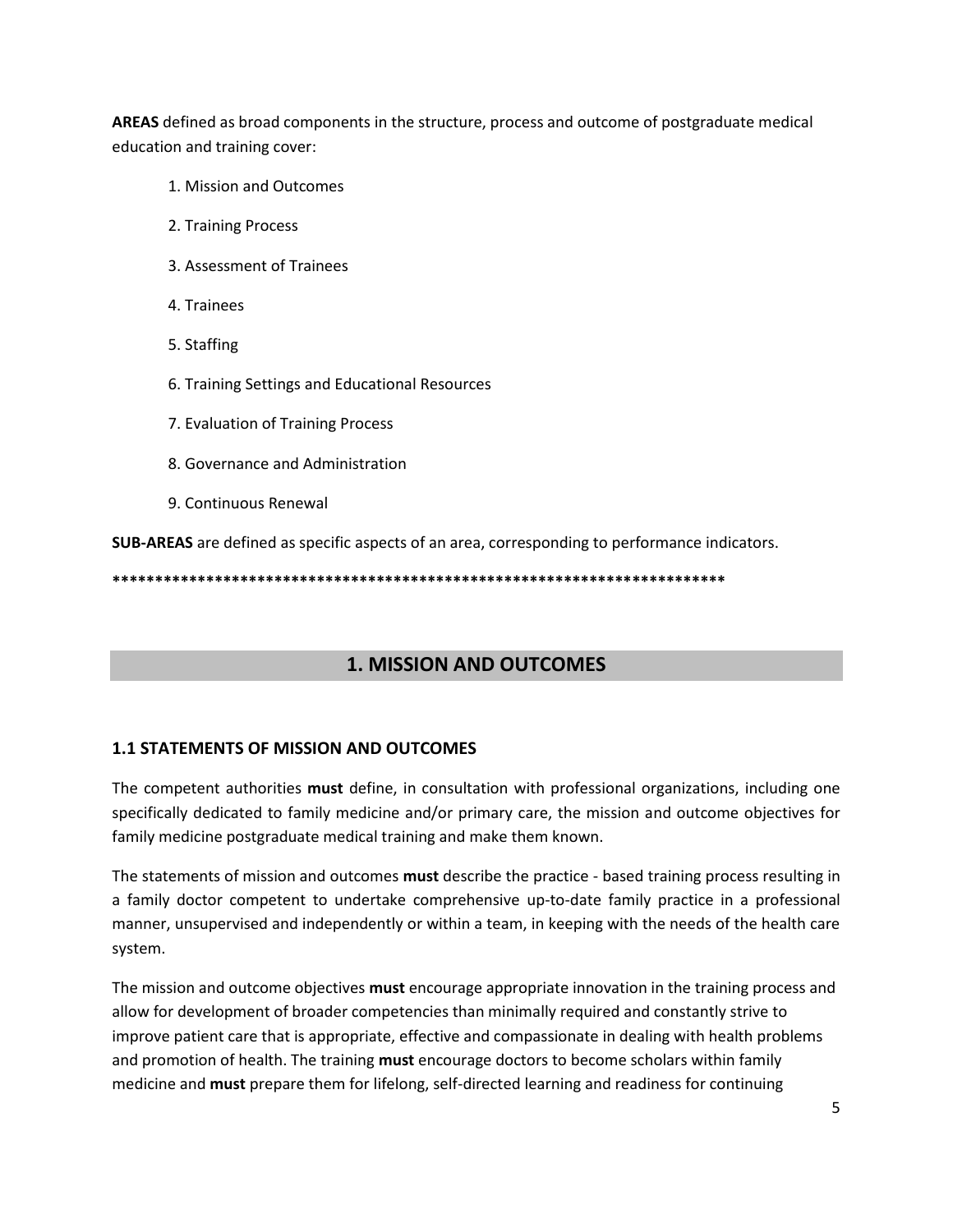medical education and professional development.

### *Annotations:*

- *Statements of mission and outcomes* would include general and specific issues relevant to national and regional policy.
- *Competent authorities* would include local and national bodies involved in regulation of postgraduate medical training, and could be a national governmental agency, a national board, a university, a competent professional organization or a combination.
- *Types of postgraduate medical training* would include pre-registration training, systematic vocational training, and specialist training in family medicine.
- *Scholar* refers to deeper and/or broader engagement in the development of the discipline, including responsibility for education, development, research, management, etc.

### **1.2 PARTICIPATION IN THE FORMULATION OF MISSION AND OUTCOMES**

The statement of mission and outcomes of postgraduate training **must** be defined by its principal stakeholders.

Formulation of mission and outcomes statements **should** also include input from a wider range of stakeholders.

### *Annotations:*

- *Principal stakeholders* would include trainees, program directors, scientific societies, hospital administrations, governmental authorities and professional associations or organizations.
- *A wider range of stakeholders* would include representation of supervisors, trainers, teachers, other health professions, patients, the community, organizations and health care authorities.

### **1.3 PROFESSIONALISM AND AUTONOMY**

The training process **must**, based on approved basic medical education, further strengthen professionalism of the doctor.

The training **must** foster professional autonomy to enable the doctor to act in the best interests of the patient and the public.

### *Annotation:*

• *Professionalism* describes the knowledge, skills, attitudes and behaviours expected by patients and society from individuals during the practice of their profession and includes concepts such as skills of lifelong learning and maintenance of competence, information literacy, ethical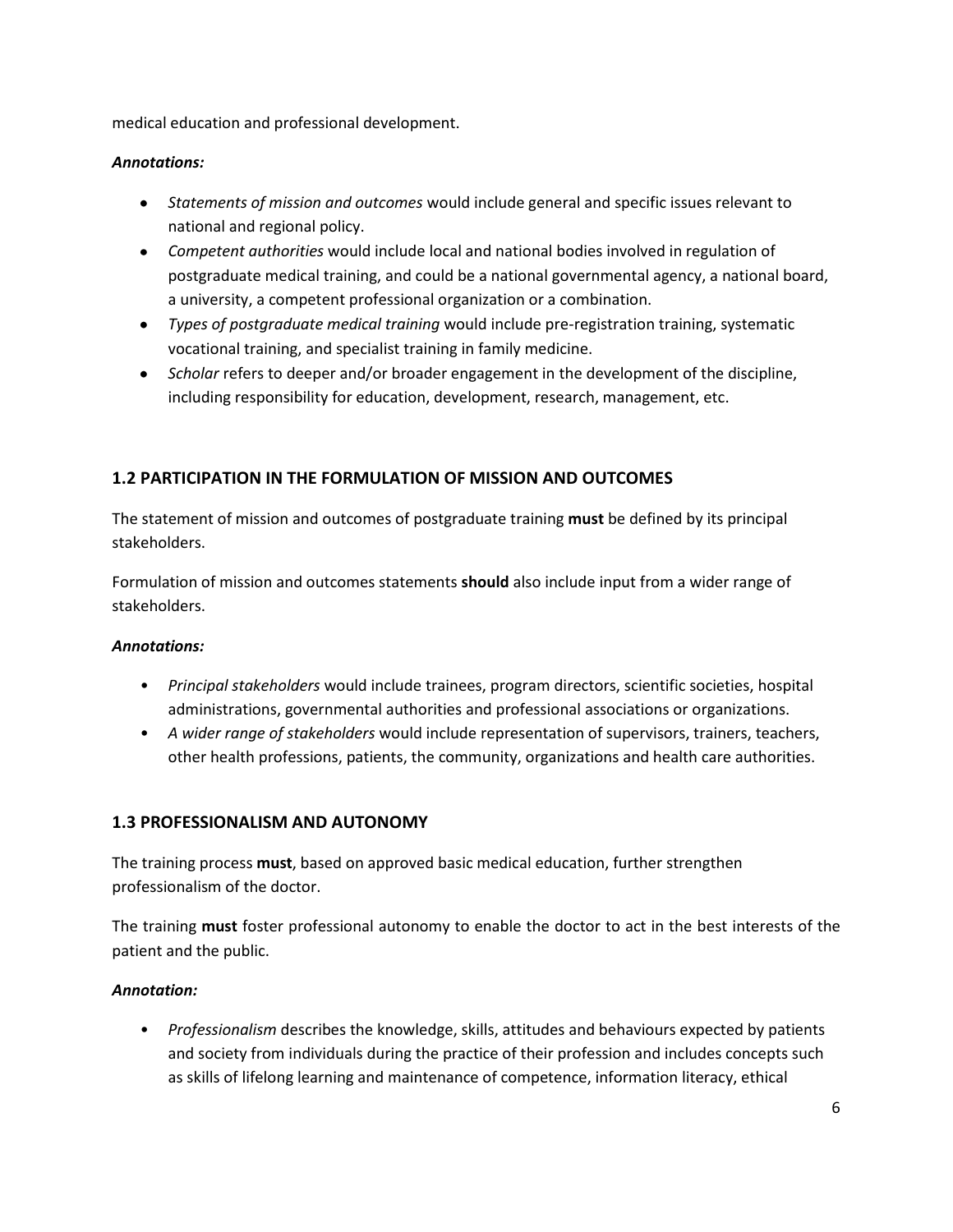behaviour, integrity, honesty, altruism, service to others, adherence to professional codes, justice and respect for others.

### **1.4 TRAINING OUTCOMES**

The relevant competent authorities **must,** in consultation with the professional organizations, as defined in 1.1, define the competencies, which must be achieved by trainees as a result of the training programs.

Both broad and specific competencies to be acquired by trainees **must** be specified and linked with the competencies acquired as a result of basic medical education. Measures of competencies achieved by trainees **should** be used as feedback for program development.

### *Annotation:*

*Competencies* can be defined in broad professional terms or as specific knowledge, skills, attitudes and behaviours. Competencies relevant for postgraduate training (see references 9-12) would, for family medicine, include the following areas:

- Patient care that is appropriate, effective and compassionate for dealing with health problems and health promotion and disease prevention.
- Medical knowledge in the basic biomedical, clinical, behavioural and clinical sciences, medical ethics and medical jurisprudence and application of such knowledge in patient care
- Interpersonal and communication skills that ensure effective information exchange with individual patients and their families and teamwork with other health professions, the scientific community and the public. This should include the teaching of patient centred care, relationship centred care, or similar concepts.
- Appraisal and utilization of new scientific knowledge to continuously update and improve clinical practice
- Function as supervisor, trainer and teacher in relation to colleagues, medical students and other health professions
- Capability to be a scholar contributing to development and research in the chosen field of medicine
- Professionalism ability and willingness to acknowledge error
- Interest and ability to act as an advocate for the patient
- Knowledge of public health and health policy issues and awareness and responsiveness to the larger context of the health care system, including e.g. the organization of health care, partnership with health care providers and managers, practice of cost-effective health care, health economics, and resource allocations
- Being community-based: understanding the health status and needs of the community served in order to develop and provide appropriate services
- Ability to understand health care, and identify and carry out system-based improvement of care.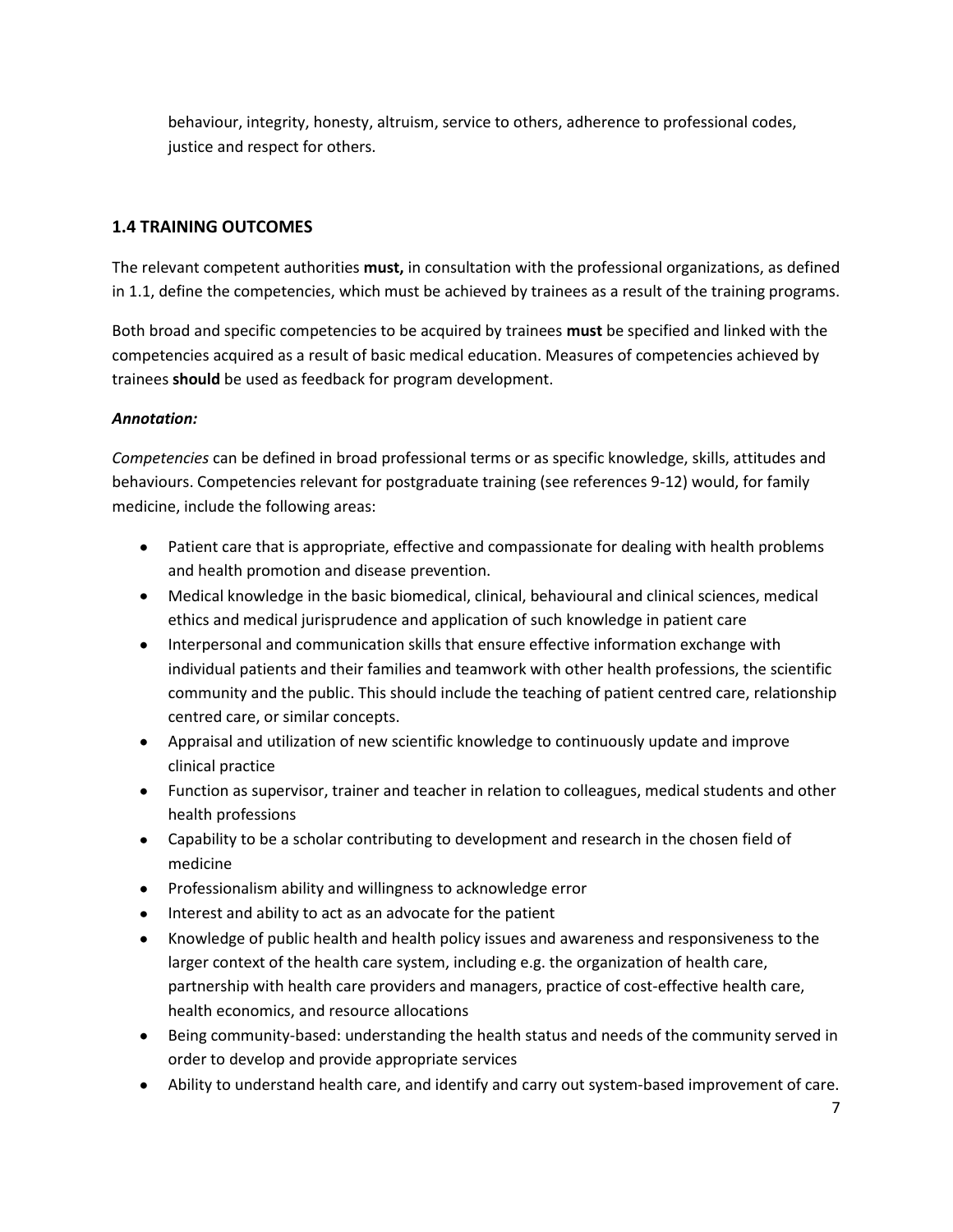Ability to collaborate with other members of the health care team, as well as with patients and families

### **2. TRAINING PROCESS**

### **2.1 LEARNING APPROACHES**

Postgraduate medical training **must** follow a systematic training program, which describes generic and family medicine-specific components of training. The training **must** be practice - based involving the personal participation of the trainee in the services and responsibilities of patient care activities in the training sites. These sites must encompass the variety seen in family practice, based in the community, with the family physicians taking the primary role in supervision and teaching. The training program **must** encompass integrated practical and theoretical instruction.

Postgraduate medical training **must** interface with basic medical education (undergraduate medical education) and continuing medical education/professional development. The training **must** be directed and the trainee guided through supervision and regular appraisal and feedback. The training process **must** ensure an increasing degree of independent responsibility as skills, knowledge and experience grow. Every trainee **must** have access to educational counseling.

#### *Annotations:*

*Educational counseling* would include access to designated tutors or mentors.

### **2.2 SCIENTIFIC METHODS**

The trainee **must** achieve knowledge of the scientific basis and methods of family medicine, and through exposure to a broad range of relevant clinical/practical experience in different settings appropriate to family medicine, become familiar with evidence-based medicine and critical clinical decision-making.

In the training process the trainee **must** have formal teaching about critical appraisal of literature, scientific data and evidence-based medicine, and be exposed to research.

#### *Annotation:*

• Training in scientific basis and methods may include the use of elective research projects to be conducted by trainees (cf.6.5).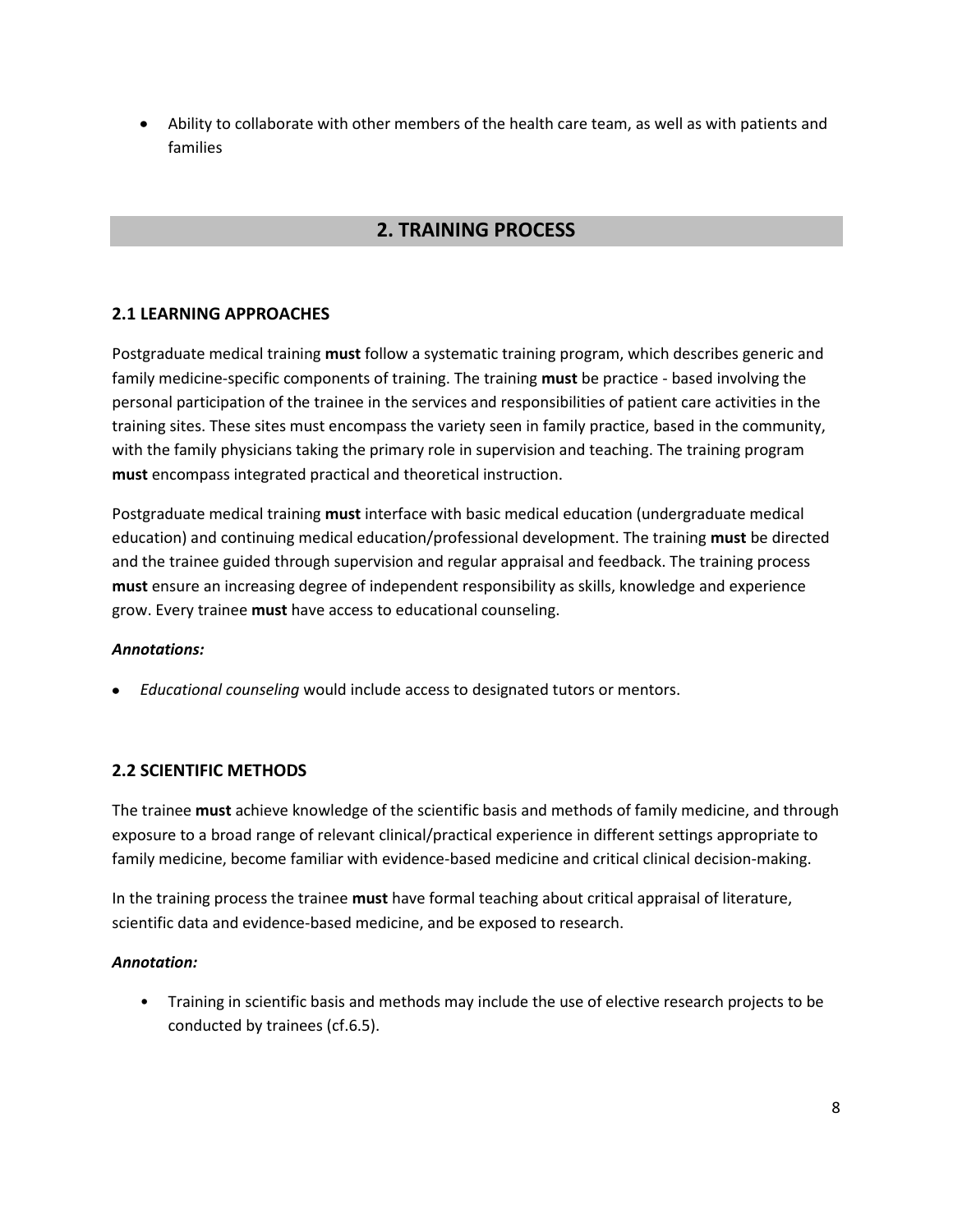### **2.3 TRAINING CONTENT**

The training process **must** include the practical clinical work and relevant theory of the basic biomedical, clinical, behavioural and social sciences; clinical decision-making; communication skills, medical ethics, public health policy, medical jurisprudence and managerial disciplines required to demonstrate professional practice in family medicine.

The training process **must** ensure development of knowledge, skills, attitudes and personal attributes in the roles as medical expert, health advocate, communicator, collaborator and team-worker, scholar, administrator and manager.

For the development of an effective family physician, education in the primary care setting is fundamental, although supplemental experiences in secondary and tertiary settings, particularly where family physicians provide care, may be very useful. The following components **must** be included in the program:

- Provision of service to patients across the continuum of acute/emergency, chronic, rehabilitative, and palliative care.
- Provision of care across the spectrum of patients (all ages from birth to death, all genders, and with the variety of problems seen in family medicine), with experience in an adequate patient base to experience this diversity in adequate volume for learning. This includes assessment, diagnosis, and appropriate management at levels appropriate to the setting, both medical and surgical/procedural.
- The experience of continuity of care responsibility for a group of patients over time with an appropriate attitude towards the establishment of enduring relationships and ongoing commitment to patients over time, place, and state of health.
- Skills for dealing with undifferentiated patient care problems, such as decision making in the face of uncertainty, and management of the many variables in multisystem disease
- Skill in dealing with the psychosocial and cultural aspects of health care with specific academic programming as well as clinical experiences directed towards learning in this area.
- Communication skills in general, including specific interviewing skills such as dealing with difficult encounters with patients and families and ability to engage the patient in decision making.
- Knowledge and understanding of the doctor patient relationship, including issues of appropriate boundaries and issues of intimacy and power dynamics in that relationship
- The appropriate use of medical records and communication with other health care providers
- Knowledge of bioethics, and understanding of a framework for bioethics, with ability to apply it in the clinical decision making process.
- Familiarity with medical legal issues relevant to their own setting
- An understanding of quality assurance as applied to family practice, with skills to assess the performance of some aspects of care delivered by the practitioner personally.
- Basic understanding of community medicine/public health, including an understanding of the nonbiologic determinants of health and the impact of these on patients seen and the community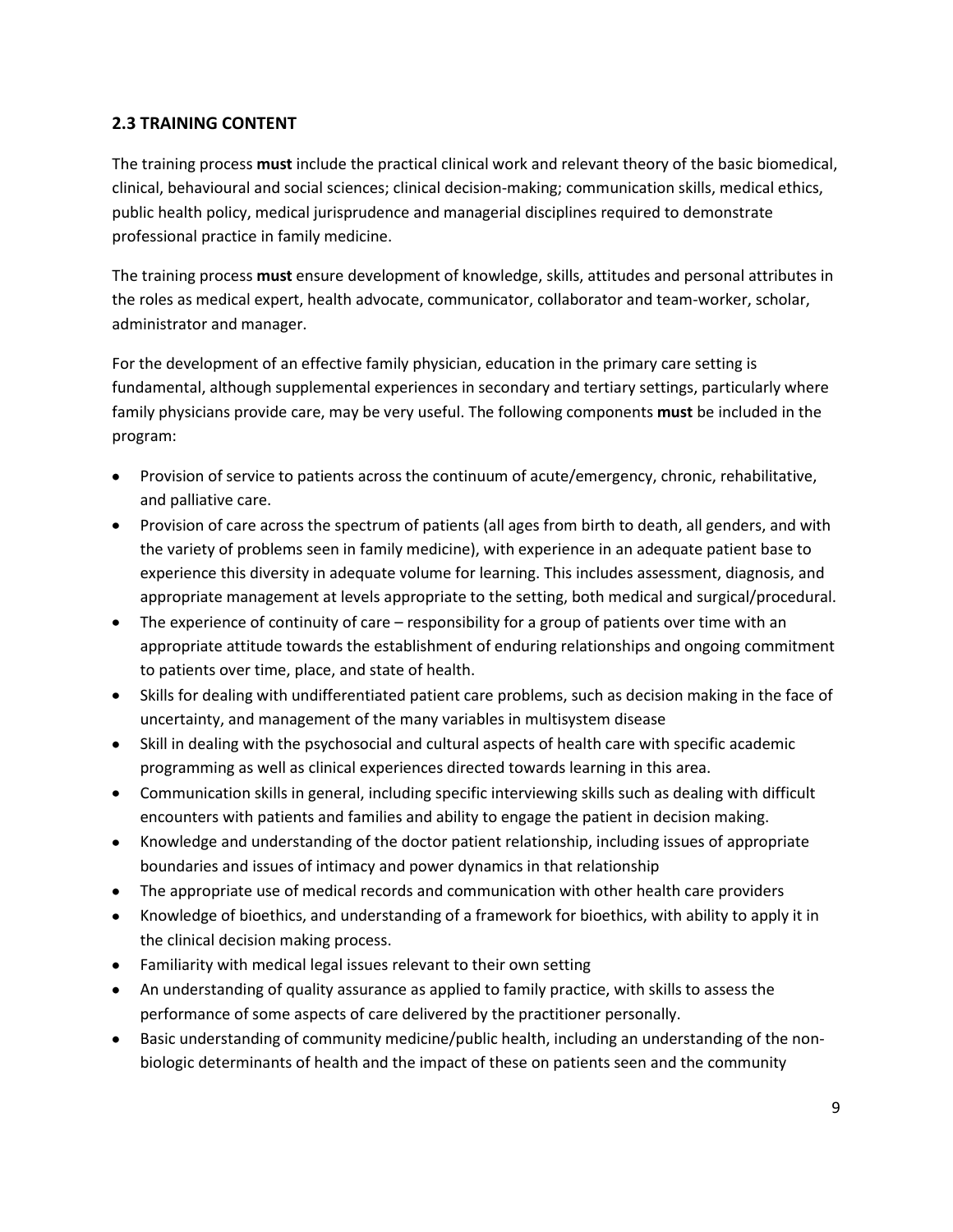served.

- An understanding of the concepts of health promotion and disease prevention, with an ability to actively engage in these dimensions of care in the practice setting
- Knowledge of the health care system, including use of community resources in providing care to patients

### **Note:**

While it may be necessary to supplement trainee experience with clinical placements outside of family medicine in order to ensure adequate exposure to the full range of experiences required, the learning objectives must be those of family medicine.

### **2.4 TRAINING STRUCTURE, COMPOSITION AND DURATION**

The overall composition, structure and duration of training and professional development **must** be described with clear definition of goals and expected task-based outcomes and explanation of their relationship to basic medical education and health care delivery. Components which are compulsory and optional **must** be clearly stated.

Integration of practice and theory **must** be ensured in the training process.

### *Annotations:*

- *Structure of training* refers to the overall sequence of attachment to the training settings and responsibility of the doctor and not the details of the training experiences.
- *Integration of practice and theory* would include didactic learning sessions and supervised patient care experiences.

### **2.5 THE RELATIONSHIP BETWEEN TRAINING AND SERVICE**

The apprenticeship nature of professional development **must** be described and respected and the integration between training and service (on-the-job training) **must** be assured.

The capacity of the health care system **must** be effectively utilized for service based training purposes. The training provided **must** be complementary and not subordinated to service demands.

### *Annotations:*

- *Integration between training and service* implies, on one hand, delivery of proper health care service by the trainees and, on the other hand, that learning opportunities are embedded in service functions.
- *Effective utilization* refers to optimizing the use of different clinical settings, patients and clinical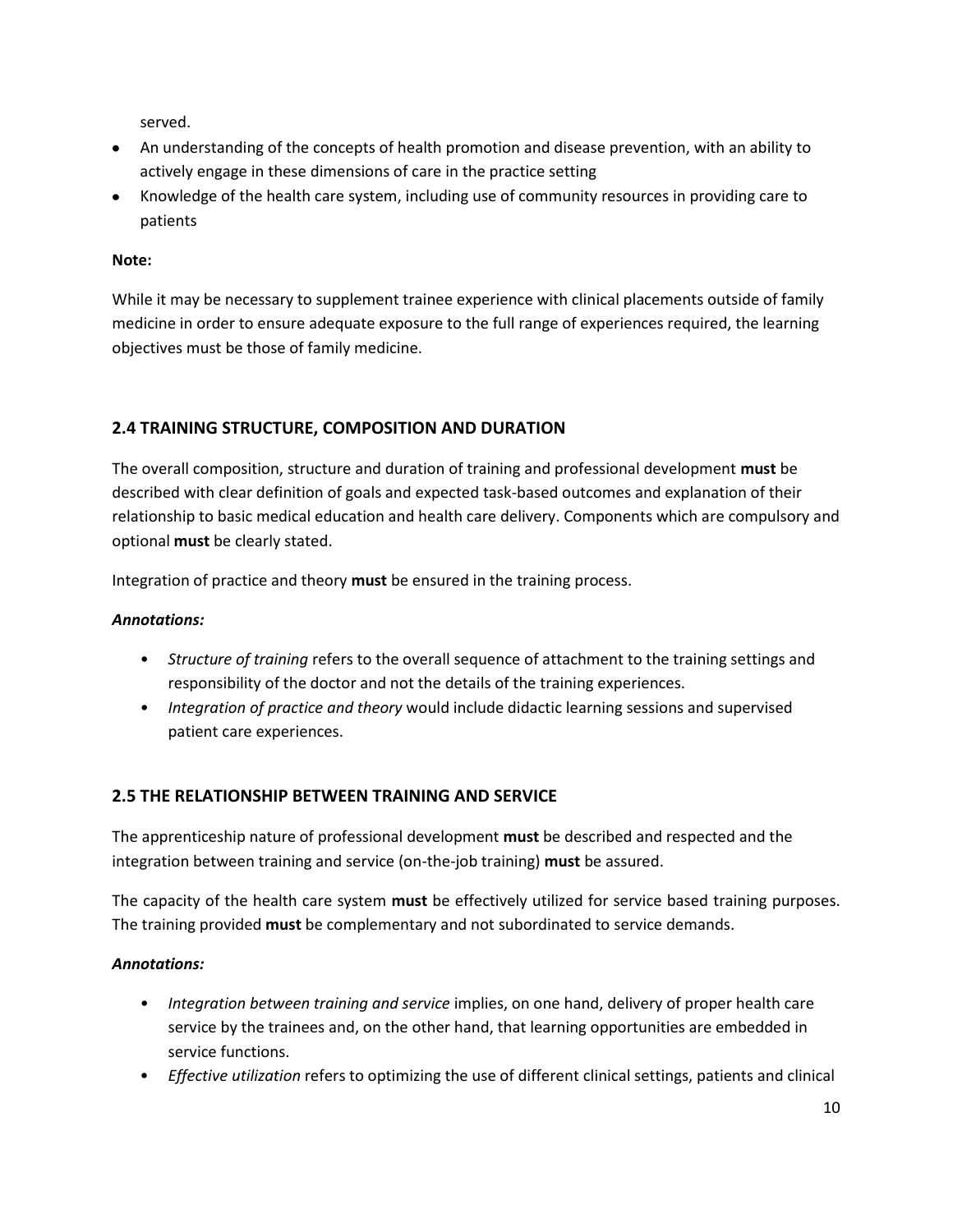problems for training purposes, and at the same time respecting service functions.

### **2.6 MANAGEMENT OF TRAINING**

The responsibility and authority for organizing, coordinating, managing and assessing the individual training setting and the training process **must** be clearly identified.

Coordinated training within family medicine **must** be ensured to gain exposure to different areas and management of the discipline.

The authority responsible for the training must be provided with resources for planning and implementing methods for training, assessment of trainees and innovations of the training program. There **must** be representation of staff, trainees and other relevant stakeholders in the planning of the training program.

### *Annotation:*

• *Other relevant stakeholders* would include other participants in the training process, representatives of other health professions and health authorities.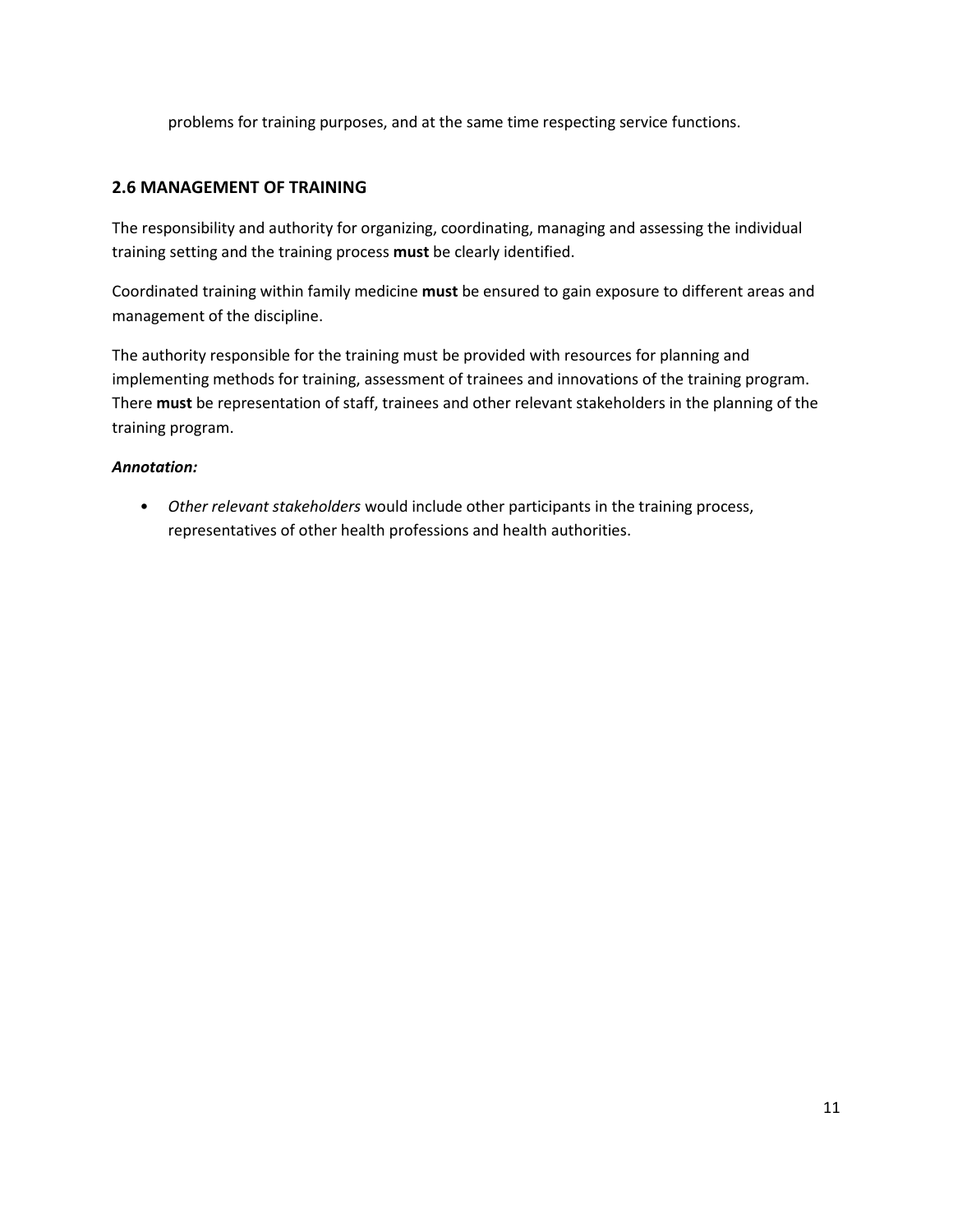### **3. ASSESSMENT OF TRAINEES**

### **3.1 ASSESSMENT METHODS**

Postgraduate medical training **must** include a process of assessment, and the competent authorities **must** define and state the methods used for assessment of trainees, including the criteria for passing examinations or other types of assessment. Assessment **must** emphasize formative in-training methods and constructive feedback.

The reliability and validity of assessment methods **must** be documented and evaluated and the use of external examiners **must** be encouraged. A complementary set of assessment methods **must** be applied, using multiple sources of feedback, including direct observation of trainee performance. The different stages of training **must** be recorded. An appeal mechanism concerning assessment results **must** be established and, when necessary, second opinion, change of trainer/supervisor or supplementary training **must** be arranged. Promotion criteria must be clear, and available to trainees and trainers.

#### *Annotations:*

- The *definition of methods used for assessment* may include consideration of the balance between formative and summative assessment, the number of examinations and other tests, the balance between different types of examinations, the use of normative and criterion referenced judgments, and the use of portfolio and special types of examinations, e.g. objective structured clinical examinations (OSCE). *Evaluation of assessment methods* may include an evaluation of how they promote training and learning.
- *External examiners* or auditors may increasingly represent global perspectives.

#### **3.2 RELATION BETWEEN ASSESSMENT AND TRAINING**

Assessment principles, methods and practices **must** be clearly compatible with training objectives and **must** promote learning. Assessment **must** document adequacy of training.

The assessment methods and practices **must** encourage integrated learning and **must** assess predefined practice requirements as well as knowledge, skills and attitudes. The methods used **must** encourage a constructive interaction between clinical practice and assessment.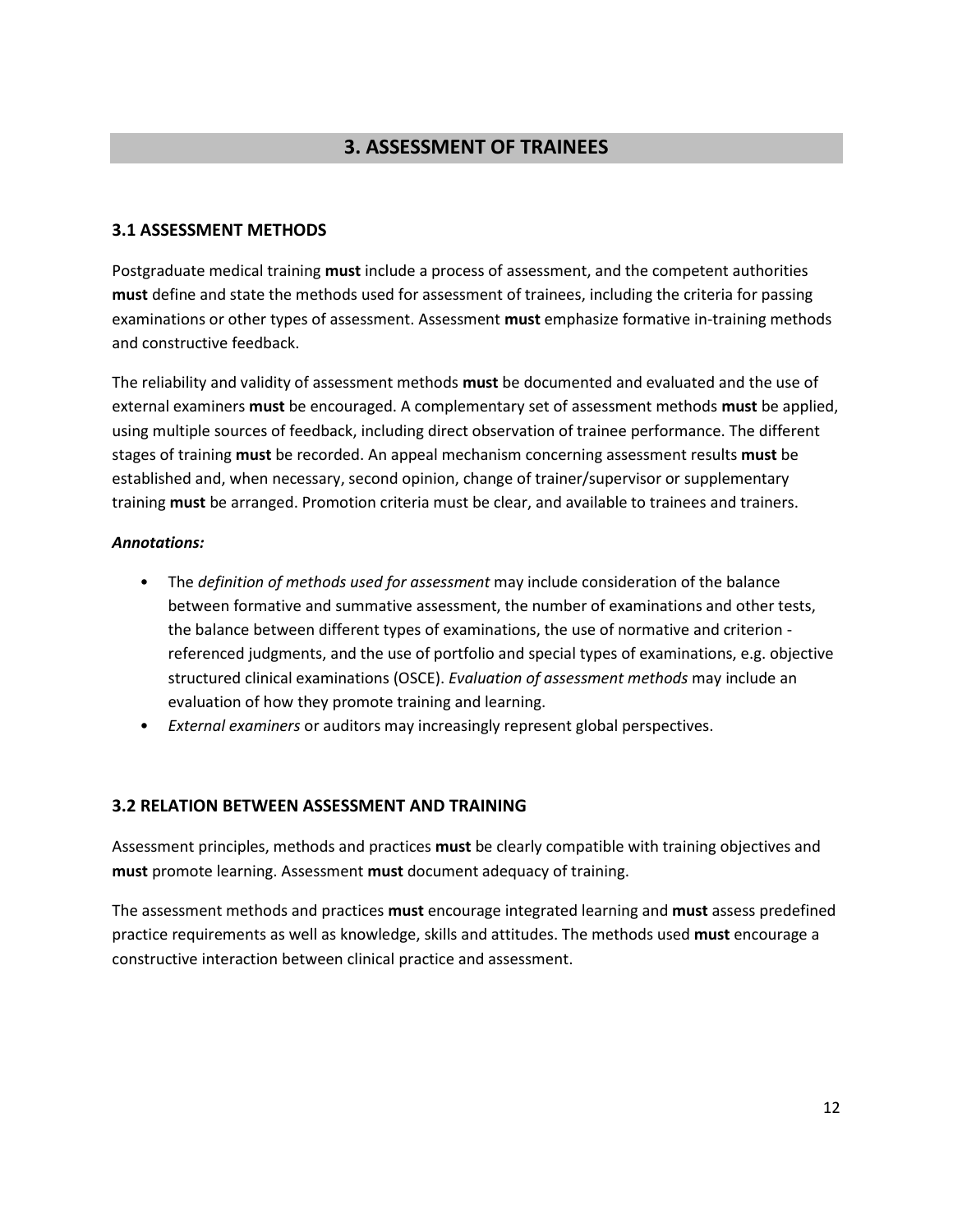### **3.3 FEEDBACK TO TRAINEES**

Constructive feedback on the performance of the trainee **must** be given on an ongoing basis.

Acceptable standards of performance **must** be explicitly specified and conveyed to both trainees and supervisors.

#### *Annotation:*

• *Feedback* would include assessment results and planned dialogues about clinical performance between trainees and trainers/supervisors with the purpose of ensuring instructions and remedies necessary to enhance competence development.

### **4. TRAINEES**

### **4.1 ADMISSION POLICY AND SELECTION**

The competent authorities and professional organizations **must** agree upon a policy on the criteria and process for selection of trainees and **must** publish and implement it.

The selection policy **must** define cognitive and non-cognitive criteria, which considers specific capabilities of potential trainees in order to enhance the result of the training process in family medicine. The selection procedure **must** be transparent and admission open to all qualified graduates from basic medical education. The selection procedure **must** include a mechanism for monitoring and appeal.

#### *Annotations:*

- The statement on *process of selection of trainees* would include both rationale and methods of selection and may include description of a mechanism for appeal.
- *Monitoring of admission policies* would include improvement of selection criteria, to reflect the capability of trainees to be competent and to cover the variations in required competencies related to diversity of family medicine.
- *Criteria for selection* may include consideration of balanced intake according to gender, ethnicity and other social requirements, including the potential need of a special admission policy for underprivileged groups of doctors.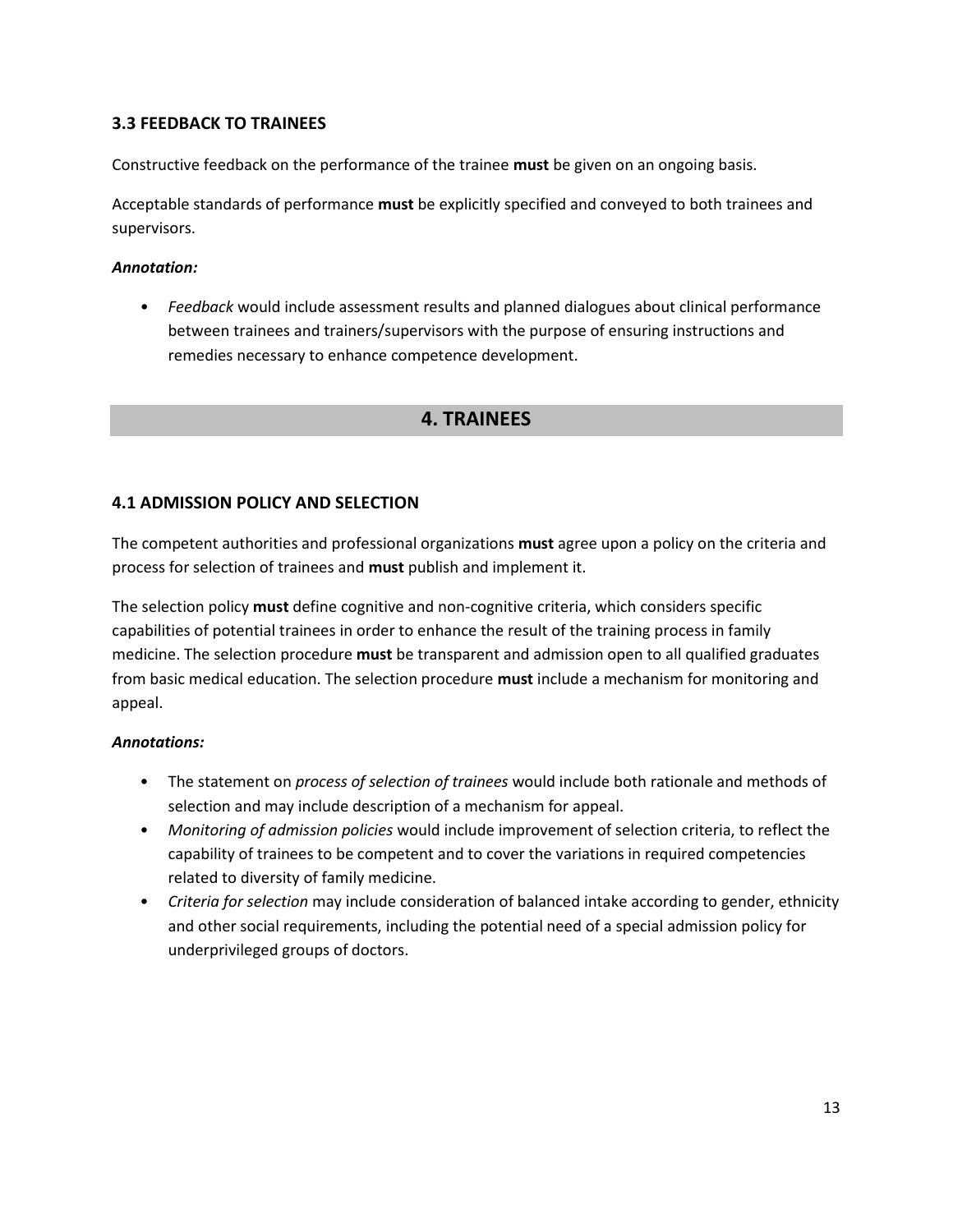### **4.2 NUMBER OF TRAINEES**

The number of trainees **must** be proportionate to the clinical/practical training opportunities, supervisory capacity and other resources available in order to ensure training and teaching of adequate quality.

The number of trainees **must** be reviewed through consultation with relevant stakeholders. Recognizing the inherent unpredictability of physician manpower needs in the various fields of medicine, the number of training positions **must** currently be changed with careful attention to existing needs of the community and society and the market forces.

### *Annotations:*

- *Stakeholders* would include those responsible for planning and development of human resources in the local and national health sector.
- Forecasting of the *needs of the community and society* for trained physicians includes estimation of various market and demographic forces as well as the scientific development, migration patterns of physicians, etc.

### **4.3 SUPPORT AND COUNSELLING OF TRAINEES**

The competent authorities **must,** in collaboration with the profession, ensure that a system for support, counseling and career guidance of trainees is available.

Counseling **must** be provided based on monitoring the progress in training and incidents reported and **must** address social and personal needs of trainees.

### *Annotation:*

• *Social and personal needs* would include professional support, health problems, housing problems and financial matters.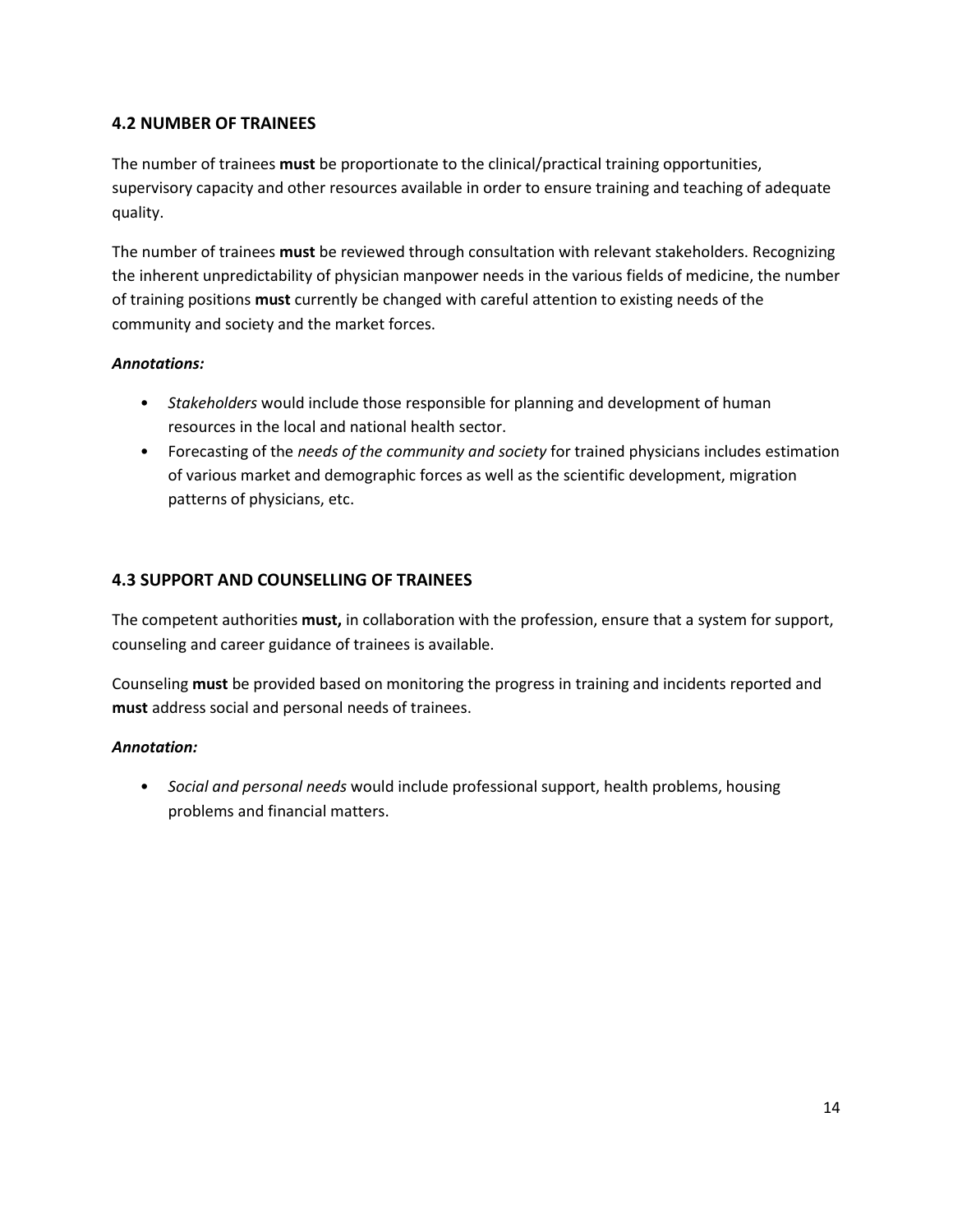### **4.4 WORKING CONDITIONS**

Postgraduate training **must** be carried out in appropriately remunerated posts/stipendiary positions in family medicine and **must** involve participation in all medical activities - including on-call duties relevant for family medicine training, thereby devoting professional activities to practical training and theoretical learning throughout standard working time. The service conditions and responsibilities of trainees **must** be defined and made known to all parties.

The service components of trainee positions **must** not be excessive and the structuring of duty hours and on-call schedules **must** consider the needs of the patients, continuity of care and the educational needs of the trainee. Policies designed to protect trainee safety must be in place, as must policy and procedures to deal with intimidation and harassment. Part-time training **should** be allowed under special circumstances, determined by the competent authorities and structured according to an individually tailored program and the service background. The total duration and quality of part-time training **must not** be less than those of full-time trainees. Interruption of training for reasons such as pregnancy (including maternity/paternity leave), sickness, military service or secondment **must be** replaced by additional training.

### *Annotations:*

- *Contractual service positions* would include internship, residency, registrar, senior registrar, etc.
- *T*

*he service components of trainee positions* must be subject to definitions and protections embodied in the contract.

### **4.5 TRAINEE REPRESENTATION**

There **must** be a policy on trainee representation and appropriate participation in the design and evaluation of the training program, the working conditions and in other matters relevant to the trainees.

Organizations of trainees **should** be encouraged to be involved in decisions about training processes, conditions and regulations.

### *Annotation:*

• *Trainee representation* would include participation in groups or committees responsible for program planning at the local or national level.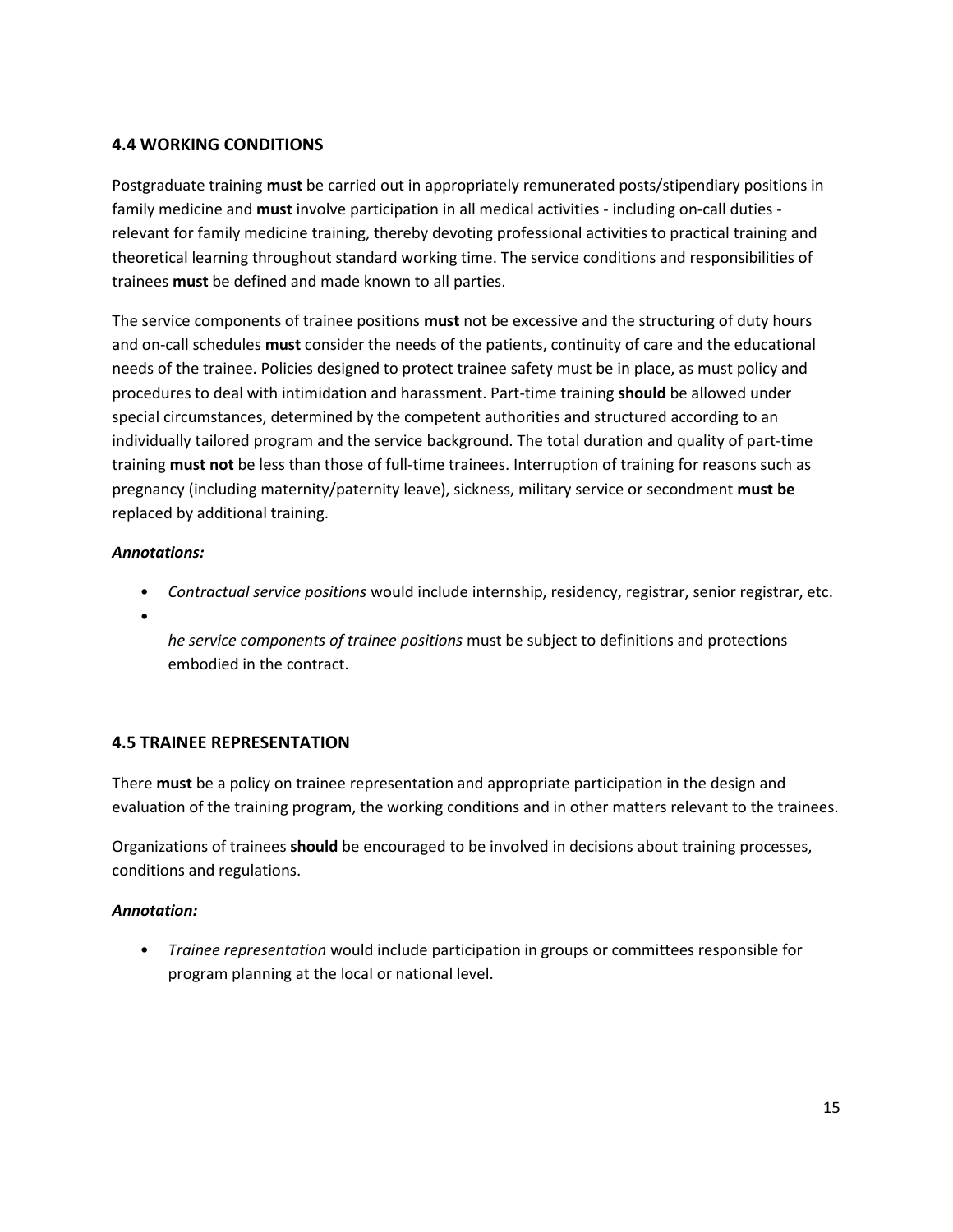### **5. STAFFING**

### **5.1 APPOINTMENT POLICY**

The policy on appointment of trainers, supervisors and teachers **must** specify the expertise required and their responsibilities and duties. The policy **must** specify the duties of the training staff and specifically the balance between educational and service functions and other duties. Family physicians **must** have the primary role in educating trainees in the program.

All physicians **should** as part of their professional obligations recognize their responsibility to participate in the practice-based postgraduate training of medical doctors. Participation in postgraduate training **must** be awarded. The staff policy must ensure that trainers generally are current in the relevant field to its full extent and sub-specialized trainers only approved for relevant specific periods during the training.

### *Annotations:*

- *Expertise* would include recognition as a specialist in the relevant field of medicine
- *Training staff* would include medical doctors and other health personnel
- *Other duties* would include administrative functions as well as other educational or research responsibilities.

### **5.2 OBLIGATIONS AND DEVELOPMENT OF TRAINERS**

Instructional activities **must** be included as responsibilities in the work-schedules of trainers and their relationship to work-schedules of trainees **must** be described.

Staff policy **must** include support of trainers including training and further development, if appropriate, and **must** appraise and recognize meritorious academic activities, including functions as trainers, supervisors and teachers. The ratio between the number of recognized trainers and the number of trainees **must** ensure close personal interaction and monitoring of the trainee.

#### *Annotation:*

• *Recognition of meritorious academic activities* would be by rewards, promotion and/or remuneration.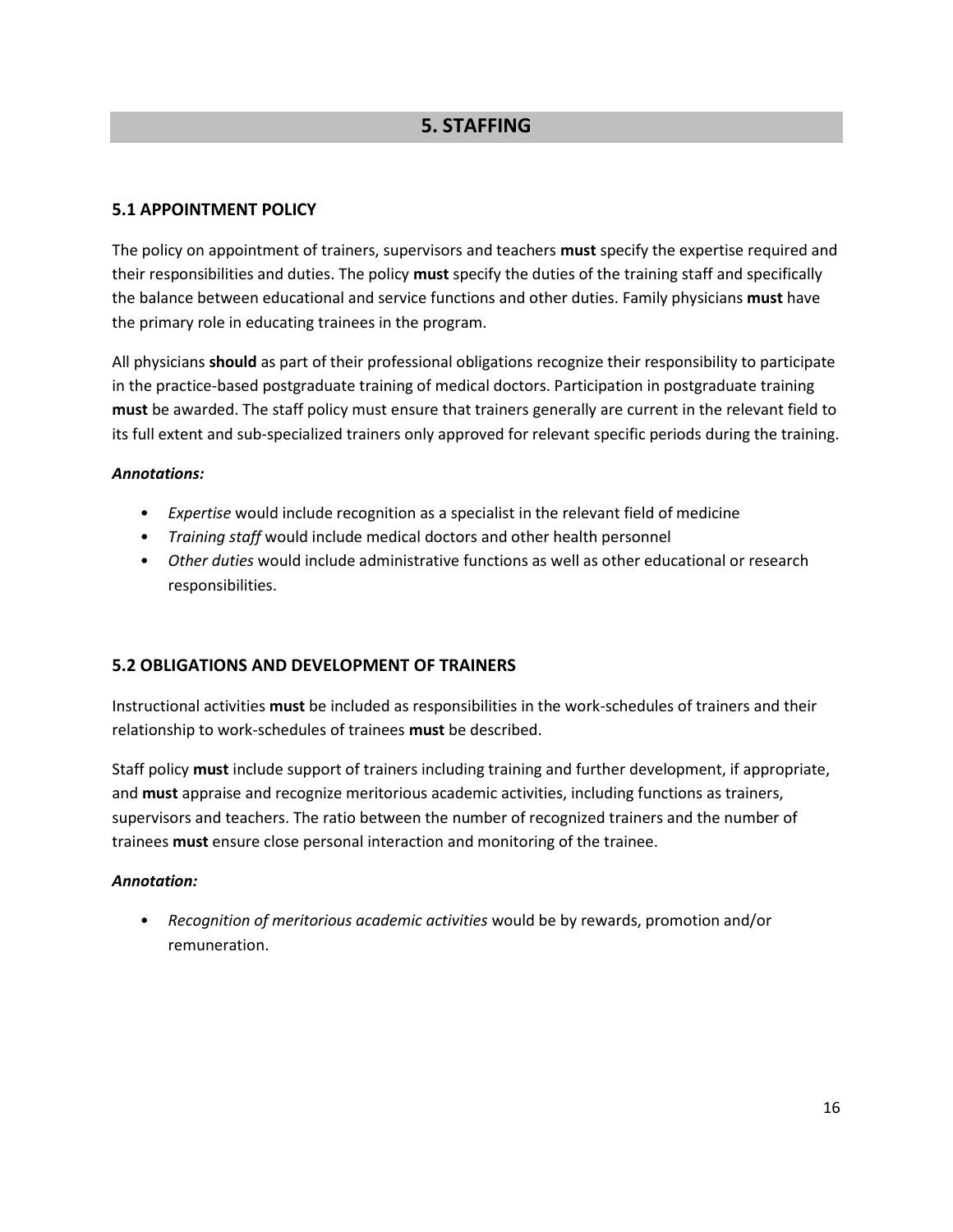### **6. TRAINING SETTINGS AND EDUCATIONAL RESOURCES**

### **6.1 CLINICAL SETTINGS AND PATIENTS**

The training locations **must** be selected and recognized by the competent authorities and **must** have sufficient clinical/practical facilities to support the delivery of training. Training locations **must** have a sufficient number of patients and an appropriate case-mix to meet training objectives. The training **must**  expose the trainee to a broad range of experience in family medicine and include both office (surgery/outpatient) and inpatient care and on-duty (on-call) activity.

The number of patients and the case-mix **must** allow for clinical experience in all aspects of family medicine, including training in promotion of health and prevention of disease. In addition to office based settings, the training **must** include relevant hospitals/institutions and community based settings/facilities such as assisted living facilities. The opportunity to provide intrapartum maternity care **must** form a part of training. The quality of training settings **must** be regularly monitored, including ensuring that trainees are each following a group of family practice patients over time and place, and are seeing diverse problems representative of the spectrum of problems in the discipline.

### *Annotations:*

- *Community-based settings* would include home visits, specialty clinics, nursing homes, primary health care stations.
- *The quality of training settings* can be evaluated e.g. through site visits.

### **6.2 PHYSICAL FACILITIES AND EQUIPMENT**

The trainee **must** have space and opportunities for practical and theoretical study and have access to adequate professional literature as well as equipment for training in practical techniques such as procedural skills. There **must** be access to tools of information management in the areas where patient care is provided.

The physical facilities and equipment for training **must** be evaluated regularly for their appropriateness and quality regarding postgraduate training.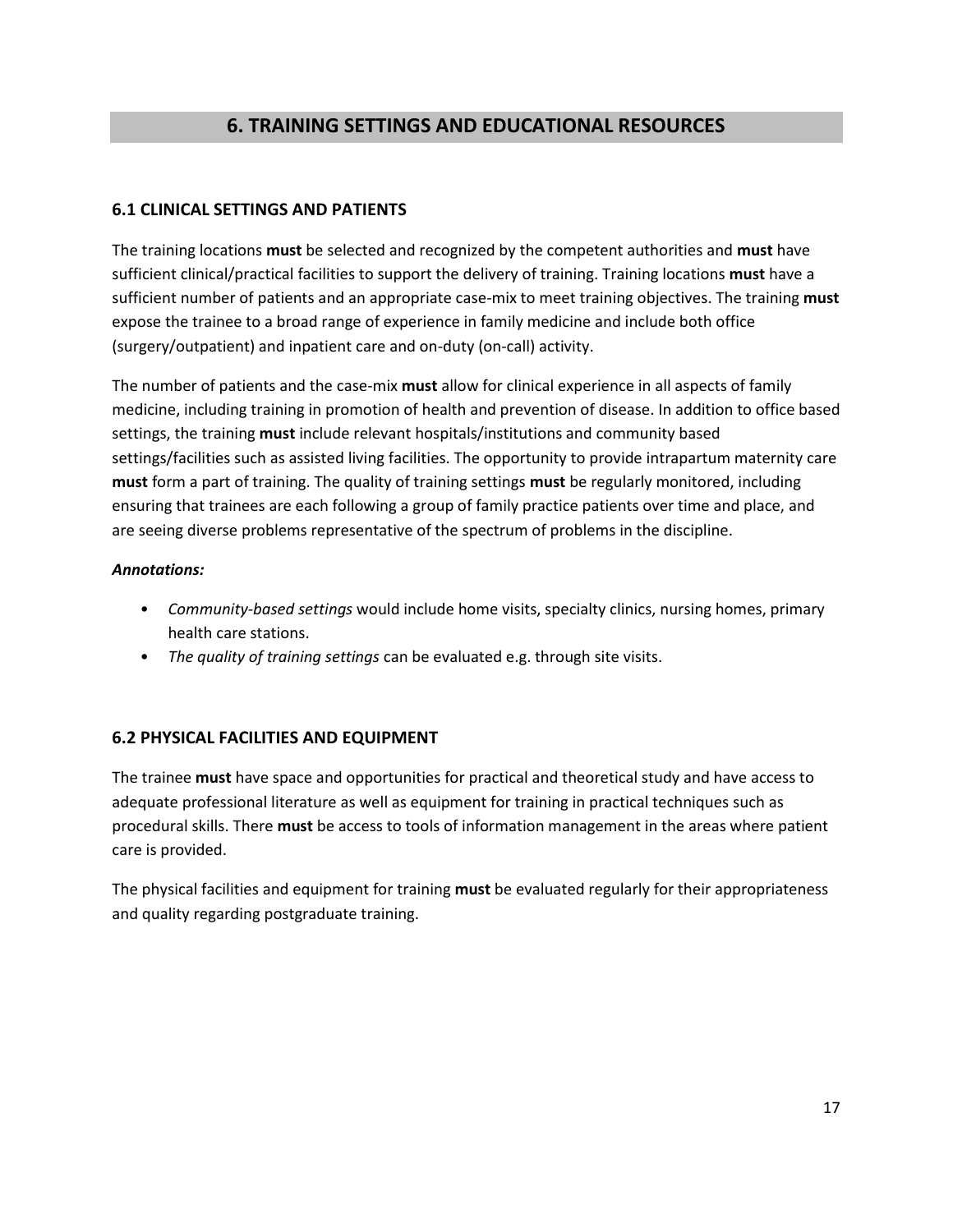### *Annotation*

- *Physical facilities* of the training location would include e.g. lecture halls, tutorial rooms, libraries, and information technology equipment.
- Tools of information management include paper resources such as clinical practice guidelines, recent summaries of research evidence etc, not exclusively electronic tools

### **6.3 CLINICAL TEAMS**

The clinical training **must** include experience in working as a team with colleagues and other health professionals.

The training process **must** allow learning in a multi-disciplinary team resulting in the ability to work effectively with colleagues and other health professions as a member or leader of the health care team.

### **6.4 INFORMATION TECHNOLOGY**

There **must** be a policy which addresses the effective use of information and communication technology in the training program with the aim of ensuring relevant patient management.

Trainers and trainees **must** be competent to use information and communication technology for selflearning and in accessing data information and working in health care systems.

### *Annotations:*

- A policy regarding the use of computers, internal and external networks and other means of *information and communication technology* would include coordination with the library services of a health institution.
- The use of *information and communication technology* may be part of education for evidencebased medicine and in preparing the trainees for continuing medical education and professional development.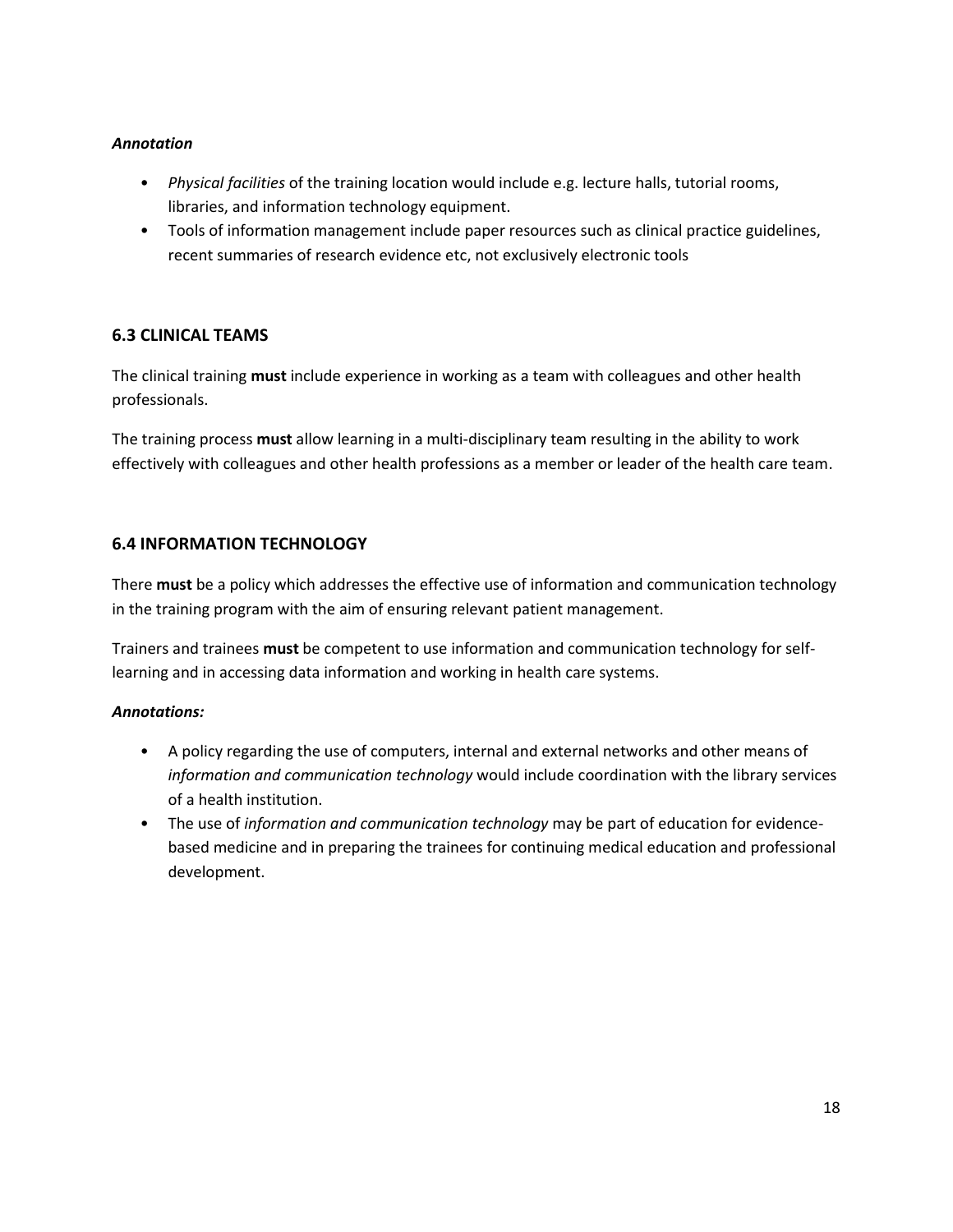### **6.5 RESEARCH**

There **must** be a policy that fosters the integration of practice and research in training settings. Description of the training setting **must** include research facilities and research activities and priorities.

Opportunities for combining clinical training and research **should** be made available. Trainees **should** be encouraged to engage in health quality development and research.

### **6.6 EDUCATIONAL EXPERTISE**

There **must** be a policy on the use of educational expertise relevant to the planning, implementation and evaluation of training.

Access to educational experts **must** be available and evidence demonstrated of the use of such expertise for staff development and for research in the discipline of postgraduate medical education.

### *Annotations:*

- *Educational expertise* would deal with problems, processes and practice of postgraduate medical training and assessment, and would include medical doctors with experience in medical education, educational psychologists and sociologists, etc. It can be provided by an education unit at the institution or be acquired from another national or international institution.
- *Medical education research* investigates the effectiveness of training and learning methods, and the wider institutional context.

### **6.7 TRAINING IN OTHER SETTINGS AND ABROAD**

There **must** be a policy on accessibility of individualized training opportunities at other sites within or outside the country fulfilling the requirements for the completion of training and for the transfer of training credits.

Regional and international exchange of academic staff and trainees **should** be facilitated by the provision of appropriate resources. The competent authorities **should** establish relations with corresponding national or international bodies with the purpose of facilitating exchange and mutual recognition of training elements.

### *Annotation:*

• Transfer of *training credits* can be facilitated through active program coordination between training institutions.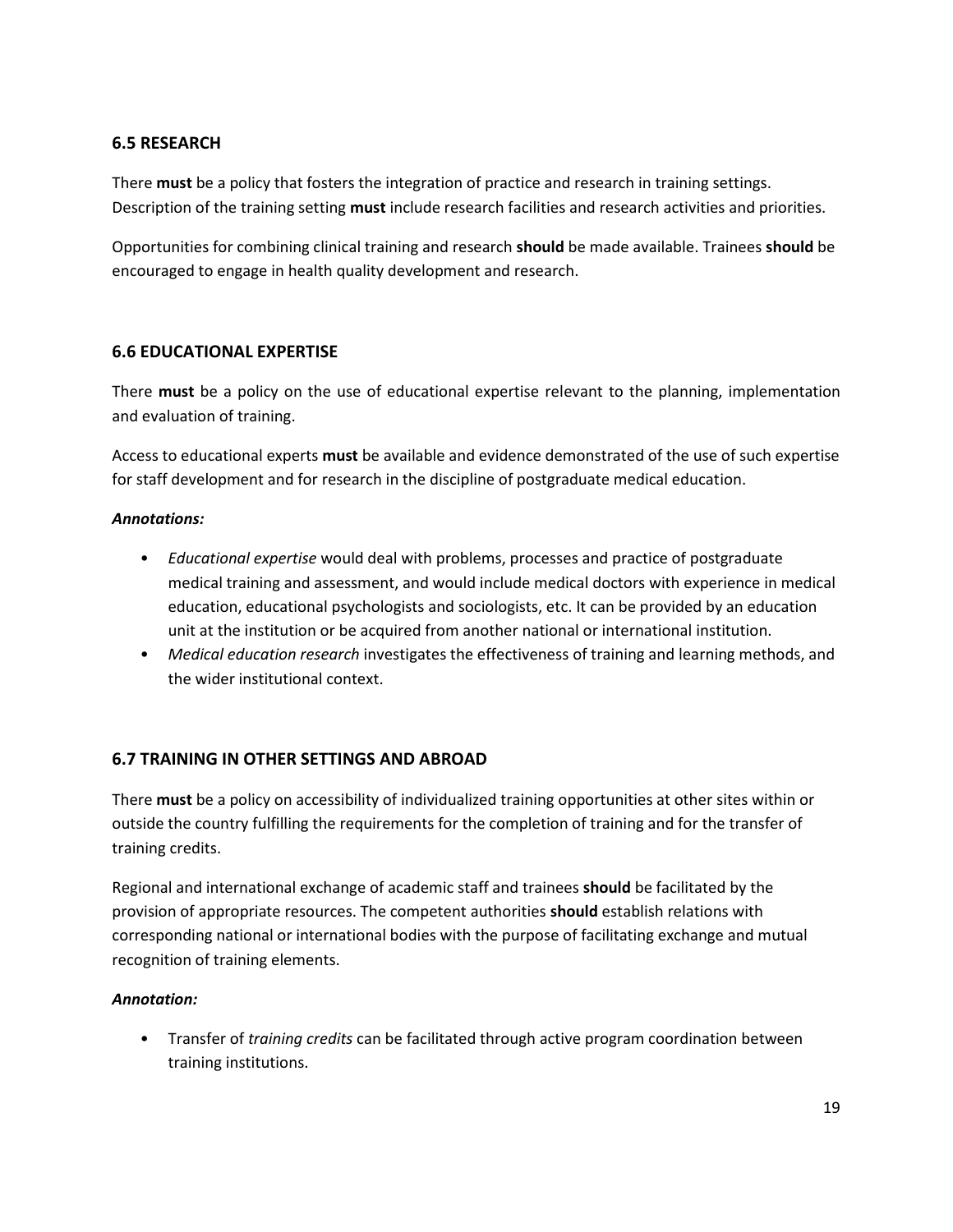### **7. EVALUATION OF TRAINING PROCESS**

### **7.1 MECHANISM FOR PROGRAM EVALUATION**

The relevant authorities and the profession **must** establish a mechanism for evaluation of the training program that monitors the training process, facilities and progress of the trainee, and ensures that concerns are identified and addressed.

Program evaluation **must** address the context of the training process, the structure and specific components of the program and the general outcomes.

### *Annotations:*

- *Mechanisms for program evaluation* would imply the use of valid and reliable methods and require that basic data about the training program are available. Involvement of experts in medical education and assessment would further broaden the base of evidence for quality of postgraduate training.
- *Identified concerns* would include problems presented to program committees, trainers and tutors, etc.
- *The context of the educational process* would include the organization and resources as well as the learning environment
- *Specific components for program evaluation* would include training program description and performance of trainees
- *General outcomes* would be measured e.g. by career choice and performance.

### **7.2 FEEDBACK FROM TRAINERS AND TRAINEES**

Feedback about program quality from both trainers and trainees **must** be systematically sought, analyzed and acted upon.

Trainers and trainees **must** be actively involved in planning program evaluation and in using its results for program development.

#### *Annotation:*

• *Feedback about program* would include trainee reports about conditions in their courses.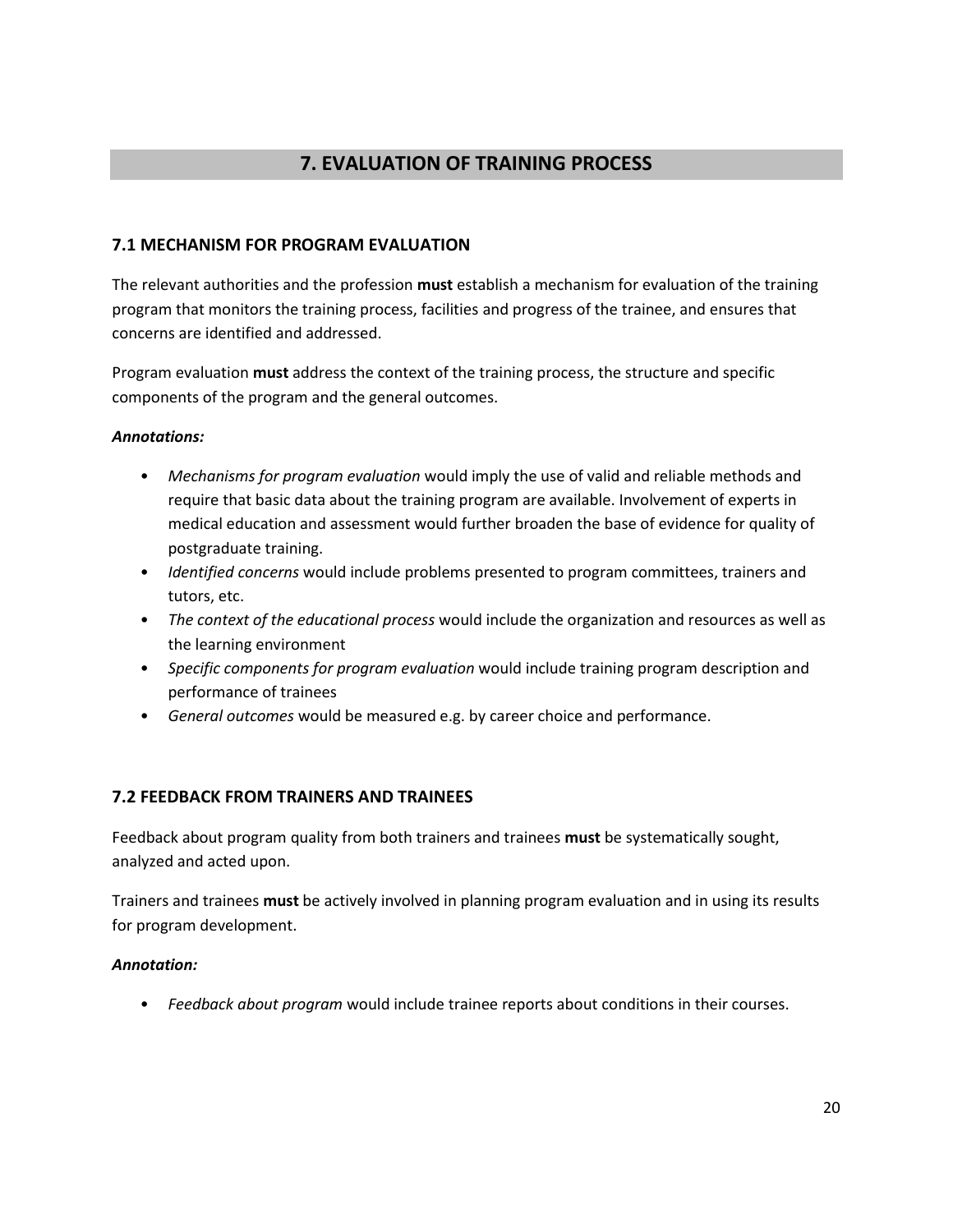### **7.3 USING TRAINEE PERFORMANCE**

The performance of trainees **must** be evaluated in relationship to the training program and the mission of postgraduate medical education.

The performance of trainees **should** be analyzed in relation to background and entrance qualifications, and **should** be used to provide feedback to the committees responsible for selection of trainees and for program planning and counseling.

### *Annotation:*

• Measures of *trainee performance* would include information about average duration of training, scores, pass and failure rates at examinations, success and dropout rates, requirements for remediation, as well as time spent by the trainees on areas of special interest.

### **7.4 AUTHORISATION AND MONITORING OF TRAINING SETTINGS**

All training programs **must** be authorized by a competent authority based on well-defined criteria and program evaluation and with the authority able to grant or, if appropriate, withdraw recognition of training settings or theoretical courses.

The competent authorities **must** establish a system to monitor training settings and other educational facilities via site visits or other relevant means.

### *Annotation:*

• *Criteria* for authorization of training settings would include minimal values for number and mix of patients, equipment, library and IT facilities, training staff and training program.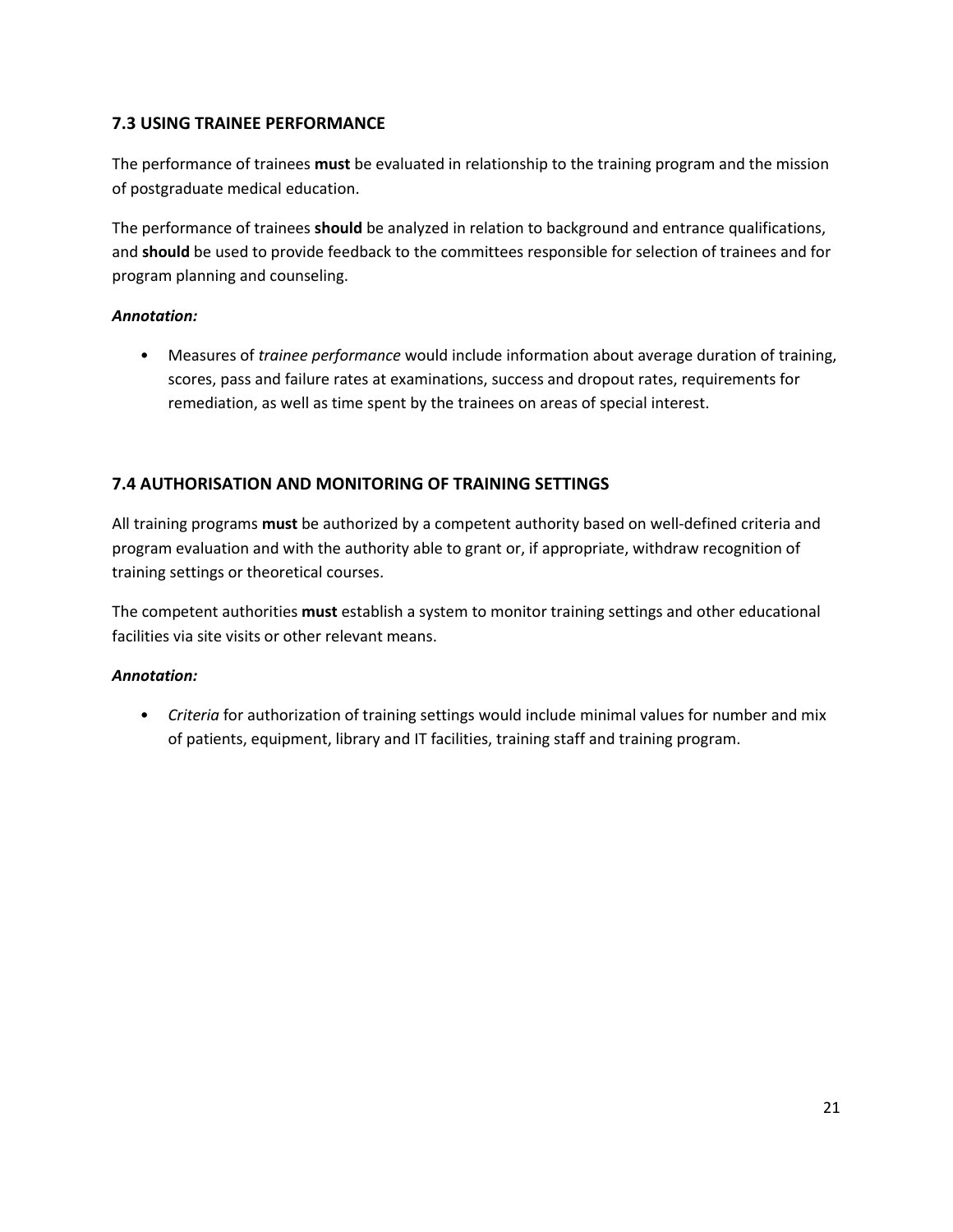### **7.5 INVOLVEMENT OF STAKEHOLDERS**

The processes and outcome of evaluation **must** involve the managers and administration of training settings, the trainers and trainees and be transparent to all stakeholders.

The processes and outcome of evaluation **must** be credible to the principal stakeholders

### *Annotations:*

- *Stakeholders* would include the medical professional organizations, other health professions, health authorities and authorities involved in training of doctors and allied health personal, hospital owners and providers of primary care, patients and patient organizations.
- *Principal stakeholders* include trainers, trainees and health authorities.

### **8. GOVERNANCE AND ADMINISTRATION**

### **8.1 GOVERNANCE**

Training **must** be conducted in accordance with regulations concerning structure, content, process and outcome issued by competent authorities. Completion of training **must** be documented by degrees, diplomas, certificates or other evidence of formal qualifications conferred as the basis for formal recognition as a competent medical doctor in family medicine by the designated authorities. The competent authority **must** continually assess training programs, training institutions and trainers. The competent authority **must** be responsible for setting up a program for quality training. This authority **must** be family medicine directed.

Procedures **must** be developed that can verify the documented completion of training for use by both national and international authorities.

### *Annotation:*

• *Recognition as a competent medical doctor* would, depending on the level of training, include doctors with the right to independent practice in family medicine. There may be **additional** training in the subspecialties of family medicine (e.g. emergency medicine, palliative medicine); however the basis of training must be in family medicine.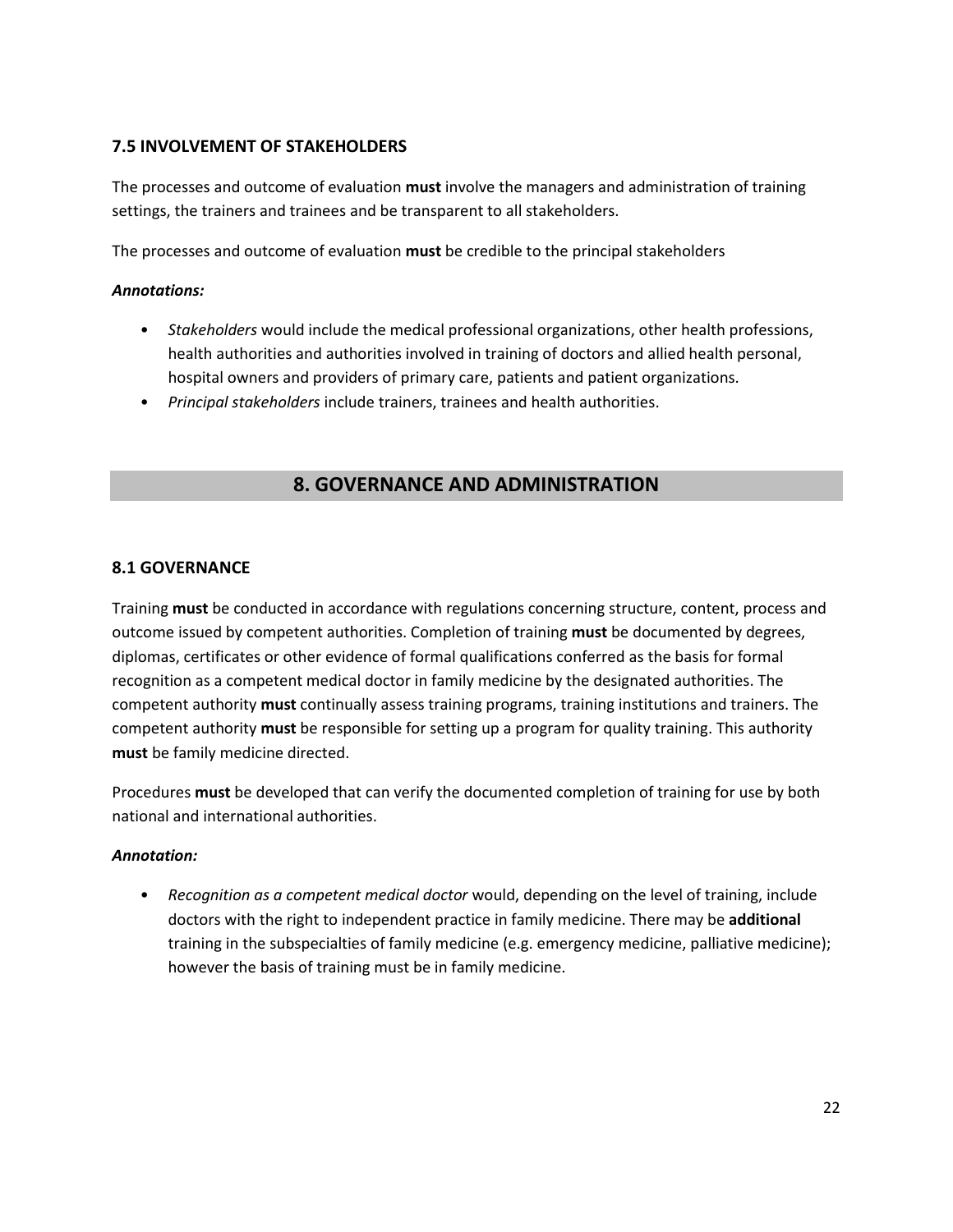### **8.2 PROFESSIONAL LEADERSHIP**

The responsibilities of the professional leadership for the postgraduate medical training program **must** be clearly stated.

The professional leadership **must** be evaluated at defined intervals with respect to achievement of the mission and outcomes of postgraduate medical training.

### **8.3 FUNDING AND RESOURCE ALLOCATION**

There **must** be a clear line of responsibility and authority for budgeting of training resources.

The budget **must** be managed in a way that supports the mission and outcome objectives of the training programs and of the service.

### *Annotation:*

• *Budgeting of training resources* would depend on the budgetary practice in each institution and country.

### **8.4 ADMINISTRATION**

The administrative staff of the postgraduate medical training programs and training institutions **must** be appropriate to support the implementation of the program and to ensure good management and deployment of its resources.

The management **must** include a program of quality assurance and the management **should** submit itself to regular review to achieve quality improvement.

### **8.5 REQUIREMENTS AND REGULATIONS**

A national body **must** be responsible for defining the number and types of recognized specialties within family medicine, and other medical expert functions for which approved training programs are developed.

Definition of approved postgraduate medical training programs **must** be made in collaboration with all relevant stakeholders.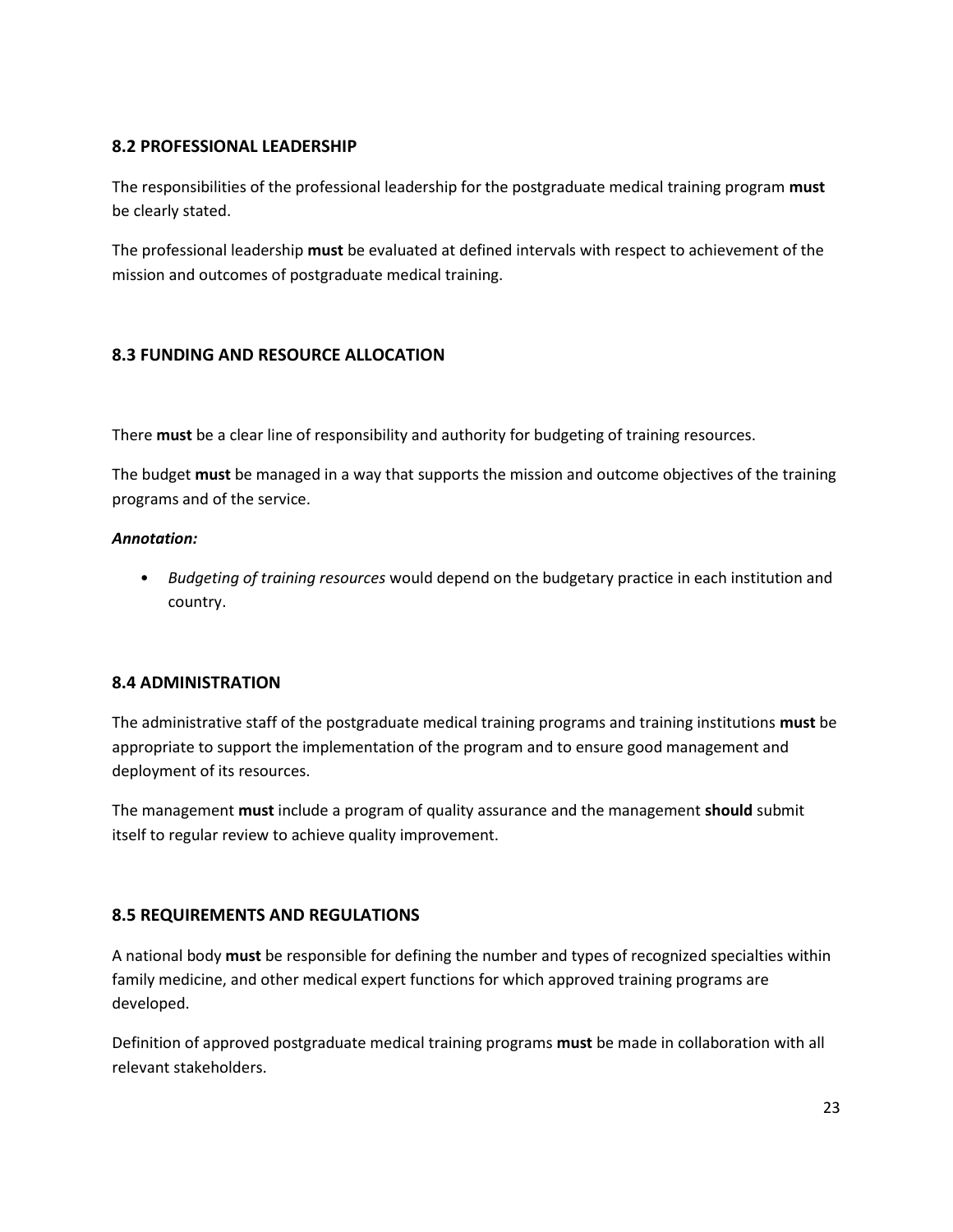### *Annotations:*

- *A national body* established according to national laws and regulations would act in the interests of society as a whole.
- *Relevant stakeholders* would include national and local health authorities, universities, medical professional organizations, the public, etc.

### **9. CONTINUOUS RENEWAL**

In realizing the dynamics of postgraduate medical training the relevant authorities **must** initiate procedures for regular review and updating of the structure, function and quality of the training programs and **must** rectify identified deficiencies.

The process of renewal **must** be based on prospective studies and analyses and **should** lead to the revisions of the policies and practices of the postgraduate medical training programs in accordance with past experience, present activities and future perspectives. In so doing, it **should** address the following issues:

- *Adaptation of the mission and outcome objectives of postgraduate training to the scientific, socio-economic and cultural development of the society.*
- *Modification of the competencies required on completion of postgraduate training in family medicine in accordance with the needs of the environment the newly trained doctor will enter.*
- *Adaptation of the learning approaches and training methods to ensure that these are appropriate and relevant.*
- *Adjustment of the structure, content and duration of training programs in keeping with the developments in the basic biomedical sciences, the clinical sciences, the behavioural and social sciences, and changes in the demographic profile and health/disease pattern of the population, and in socio-economic and cultural conditions.*
- *Development of assessment principles and methods according to changes in training objectives and methods.*
- *Adaptation of recruitment policy and methods of selection of trainees to changing expectations and circumstances, human resource needs, changes in basic medical education and the requirements of the training program.*
- *Adaptation of recruitment and policy of appointment of trainers, supervisors and teachers according to changing needs in postgraduate training.*
- *Updating of training settings and other educational resources to changing needs in postgraduate training, i.e. the number of trainees, number and profile of trainers, the training program and contemporary training principles.*
- *Refinement of the process of program monitoring and evaluation.*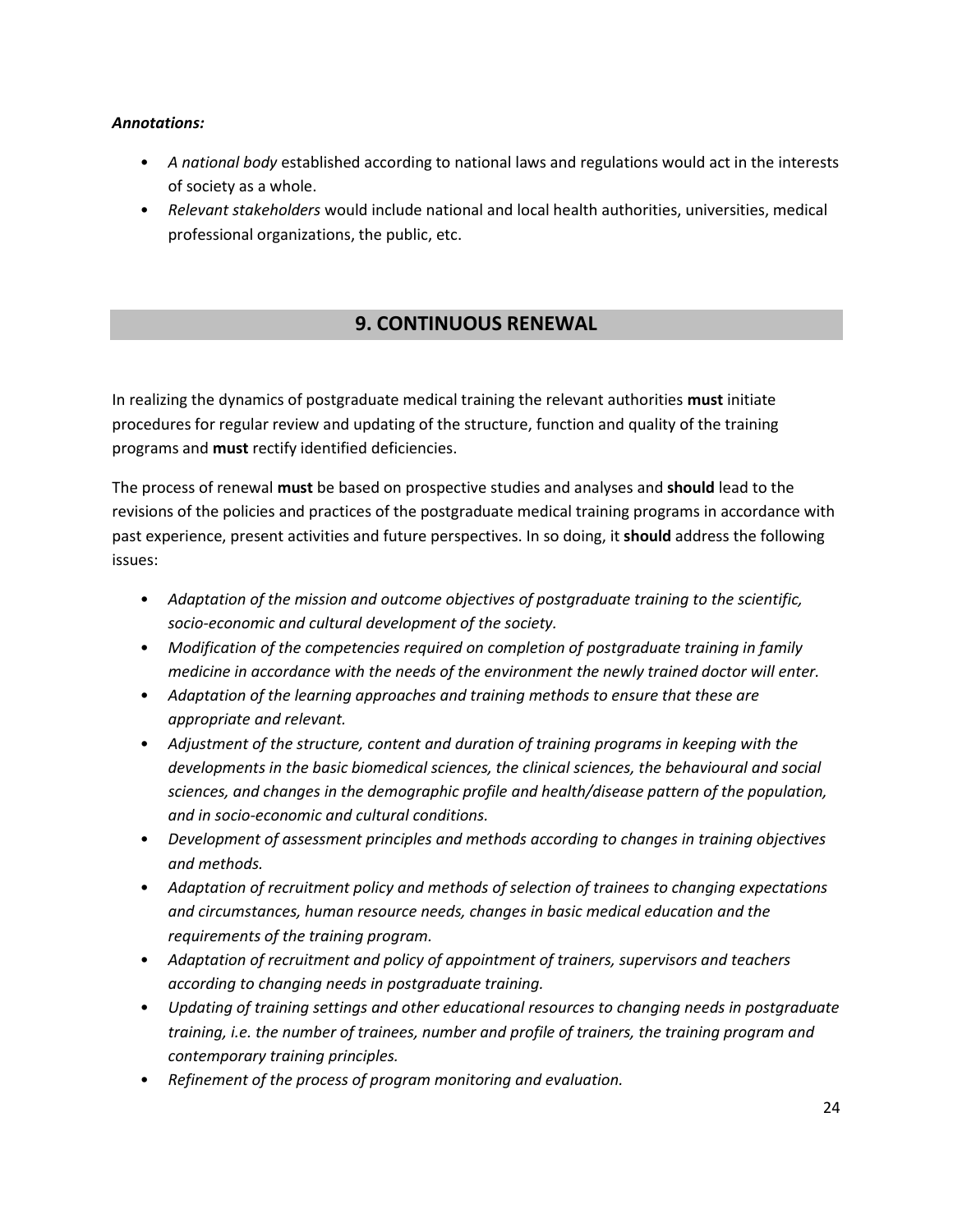• *Development of the organizational structure and management principles in order to cope with changing circumstances and needs in postgraduate training and, over time, accommodating to the interests of the different groups of stakeholders.*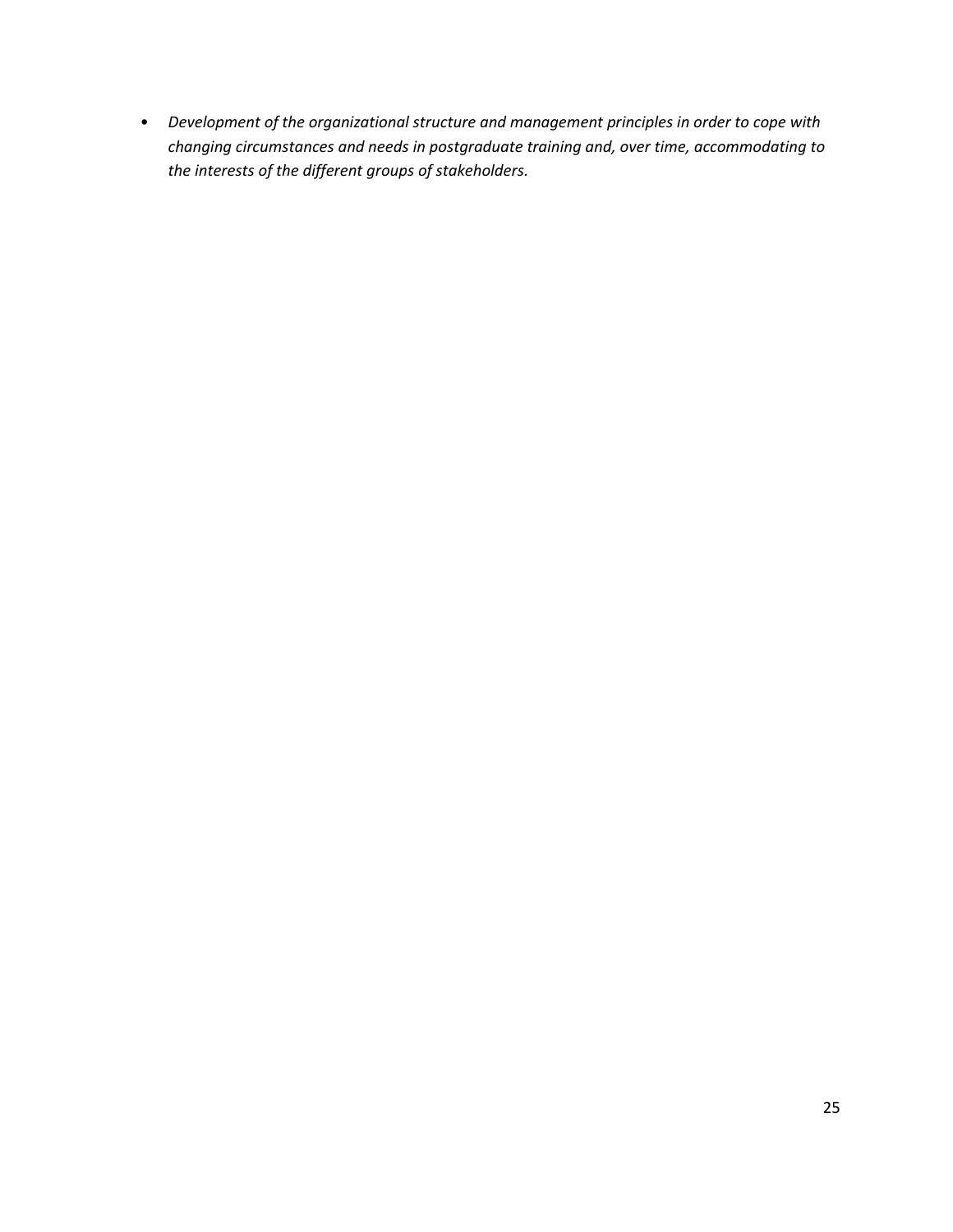### **BIBLIOGRAPHY**

1. World Federation for Medical Education. The Edinburgh Declaration. *Lancet* 1988, **8068**, 464.

2. World Health Assembly. *WHA Resolution 42.38.*WHO, Geneva.

3. World Federation for Medical Education. Proceedings of the World Summit on Medical Education. *Medical Education* 1994, **28**, (Suppl.1).

4. World Health Assembly. *Reorientation of Medical Education and Medical Practice for Health for All. WHA Resolution 48.8.* WHO, Geneva, 1995.

5. The Executive Council, The World Federation for Medical Education. International standards in medical education: assessment and accreditation of medical schools' educational programmes. A WFME position paper. *Medical Education* 1998, **32**, 549-58.

6. WFME Task Force on Defining International Standards in Basic Medical Education, *Report of the Working Party, Copenhagen, 14-16 October 1999. Medical Education*, 2000, **34**, 665-675.

7. World Federation for Medical Education. *Basic Medical Education. WFME Global Standards for Quality Improvement.* WFME Copenhagen 2003 and http://www.wfme.org

8. European Union of Medical Specialists. Charter on Training of Medical Specialists in the European Community. UEMS, 1993.

9. Australian Medical Council. Guidelines for the Accreditation of Medical Specialist Education and Training and Professional Development Programs. Australian Medical Council, Canberra, 2001.

10. Royal College of Physicians and Surgeons of Canada. Canadian Medical Education Directions for Specialists 2000 Project. Skills for the New Millennium: Report of the Societal Needs Working Group 1996. RCPSC, Ottawa 2002.

11. Accreditation Council for Graduate Medical Education (ACGME) and American Board of Medical Specialties (ABMS). ABMS/ACGME Core Competencies. 1999.

12. General Medical Council. Good Medical Practice. 3rd Edition. General Medical Council. London. http://www.gmc-uk.org, 2001.

13. Commission of the European Communities. Directive 93/16/EEC. Brussels, 1993.

14. Commission of the European Communities. Fourth Report and Recommendations on the Conditions for Specialist Training. Doc. XV/E/8306/3/96-EN. Brussels, 1997.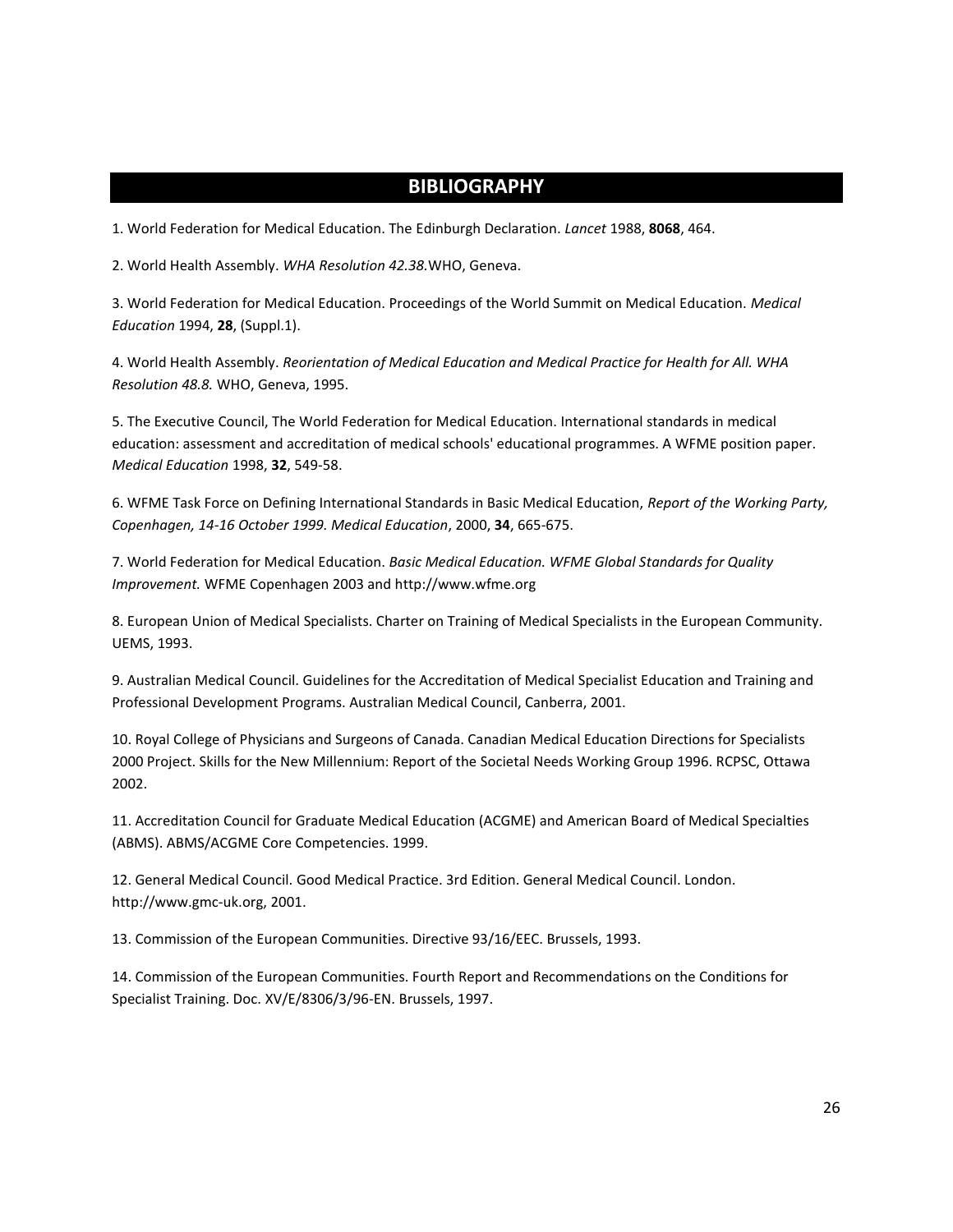## **MEMBERS OF THE COLLEGE OF FAMILY PHYSICIANS OF CANADA WORKING GROUP ON GLOBAL STANDARDS IN FAMILY MEDICINE**

Dr. Allyn Walsh, Chair Professor, McMaster University Hamilton Ontario

Dr. Rod Crutcher Professor Department of Family Medicine University of Calgary

Dr. Brian Gamble Medical Officer, Registrations College of Physicians and Surgeons of Ontario

Dr. Louise Nasmith Principal College of Health Disciplines University of British Columbia

Dr. Paul Rainsberry Associate Executive Director Academic Family Medicine College of Family Physicians of Canada

Dr. Robert Woollard Professor and Head Department of Family Practice Faculty of Medicine University of British Columbia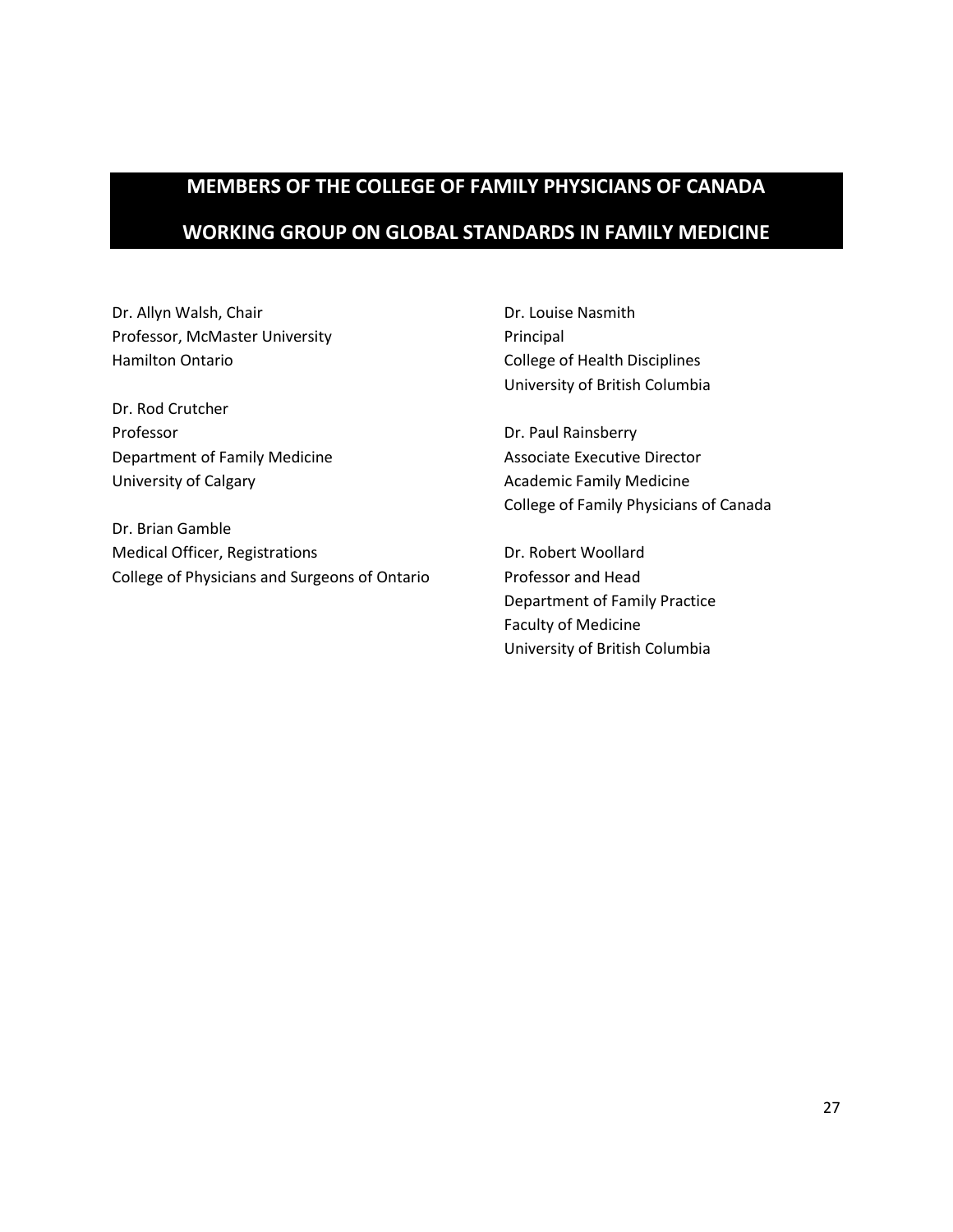### **MEMBERS OF TASK FORCES OF**

### **THE WFME GLOBAL STANDARD PROJECT**

The members of the three WFME Task Forces dealing with Basic Medical Education, Postgraduate Medical Education and Continuing Professional Development of Medical Doctors respectively are presented in a common list. Some members participated in more than one of the Task Forces. Furthermore, the complete endeavour of developing the Trilogy of WFME Standards in Medical Education shall be seen as one dynamic process building on results from previous Task Forces.

It should be emphasized that the development of the Trilogy of documents also benefited from other important contributions. These consisted of a great number of verbal and written commentaries as well as discussions at national and international meetings and conferences.

Dr. Palitha Abeykoon Regional Adviser Human Resources for Health World Health Organization Regional Office for South-East Asia New Delhi, India

Professor A. d'Almeida Director Institut Régional de Santé Publique Université Nationale du Bénin Cotonou, Benin

Dr. George A.O. Alleyne Regional Director World Health Organization Pan American Health Organization Washington, D.C, USA

Professor A. P. R. Aluwihare University of Peradenyia Peradenyia, Sri Lanka

Dr. Wolfram Antepohl Linköping University Hospital Linköping, Sweden

Judith S. Armbruster Executive Director Accreditation Council for Graduate Medical Education (ACGME) Chicago, USA

Professor Raja Bandaranayake Arabian Gulf University Manama, Bahrain Ass. Professor Philip G. Bashook University of Illinois at Chicago Chicago, USA

Professor Ralph Bloch Universität Bern Bern, Switzerland

Professor Cheng Bo-Ji Peking Medical University Beijing, P.R. China Åse Brinchmann-Hansen The Norwegian Medical Association Oslo, Norway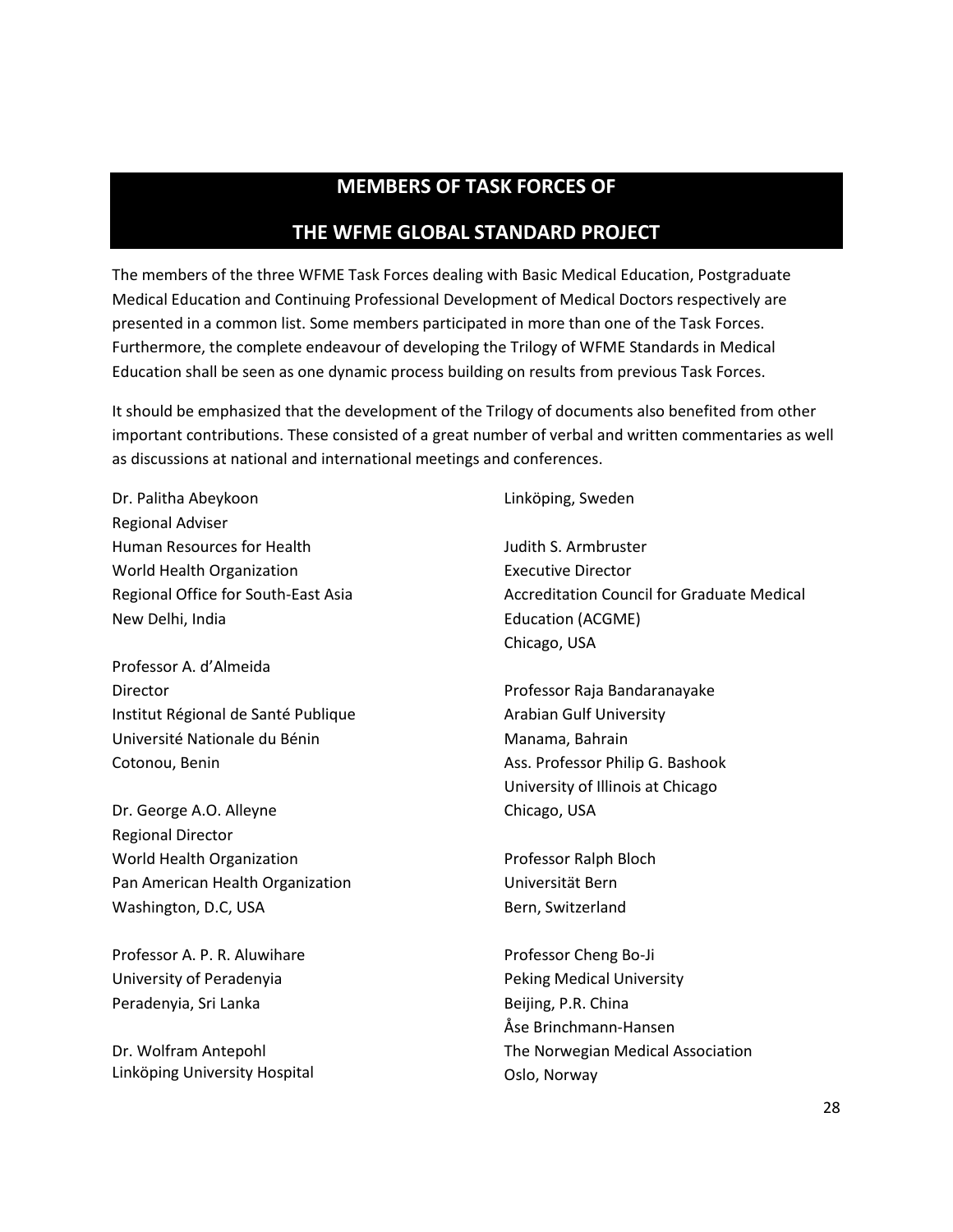Professor J. D. Chiphangwi College of Medicine Blantyre, Malawi

Leif Christensen MSc. Soc. World Federation for Medical Education Copenhagen, Denmark

Professor Colin Coles King Alfred's College Winchester, United Kingdom

Professor Alejandro Cravioto President, Panamerican Federation of Associations of Medical Schools (PAFAMS) Universidad Nacional Autonoma de Mexico Mexico, D.F., Mexico

Dr. W. Dale Dauphinee Executive Director Medical Council of Canada Ottawa, Canada

Professor Florian Eitel Ludwig-Maximilians-Universität München Munich, Germany

APPENDIX Professor Charles E. Engel Centre for Higher Education Studies University of London London, United Kingdom

Ms. Mette Fisker Business Support Manager Pfizer Danmark Copenhagen, Denmark

Dr. Tsuguya Fukui

Kyoto University Kyoto City - Japan

Dr. Milagros Garcia-Barbero World Health Organization European Center for Integrated Health Care Services Barcelona, Spain

Dr. Nancy Gary Past President, Educational Commission for Foreign Medical Graduates (ECFMG) Washington, D.C., USA

Professor Laurie Geffen President, Association for Medical Education in Western Pacific Region (AMEWPR) The University of Queensland Herston, Australia

Dr. Hussein A. Gezairy Regional Director World Health Organization Regional Office for the Eastern Mediterranean Cairo, Egypt

Professor Ernst Goldschmidt Copenhagen, Denmark

Professor Janet Grant Open University Centre for Education in Medicine Milton Keynes, United Kingdom

Professor André Gouazé Conference Internationale des Doyens des Faculté de Medicine d'Expression Francaise (CIDMEF) Cedex, France

Professor Enrique Guntsche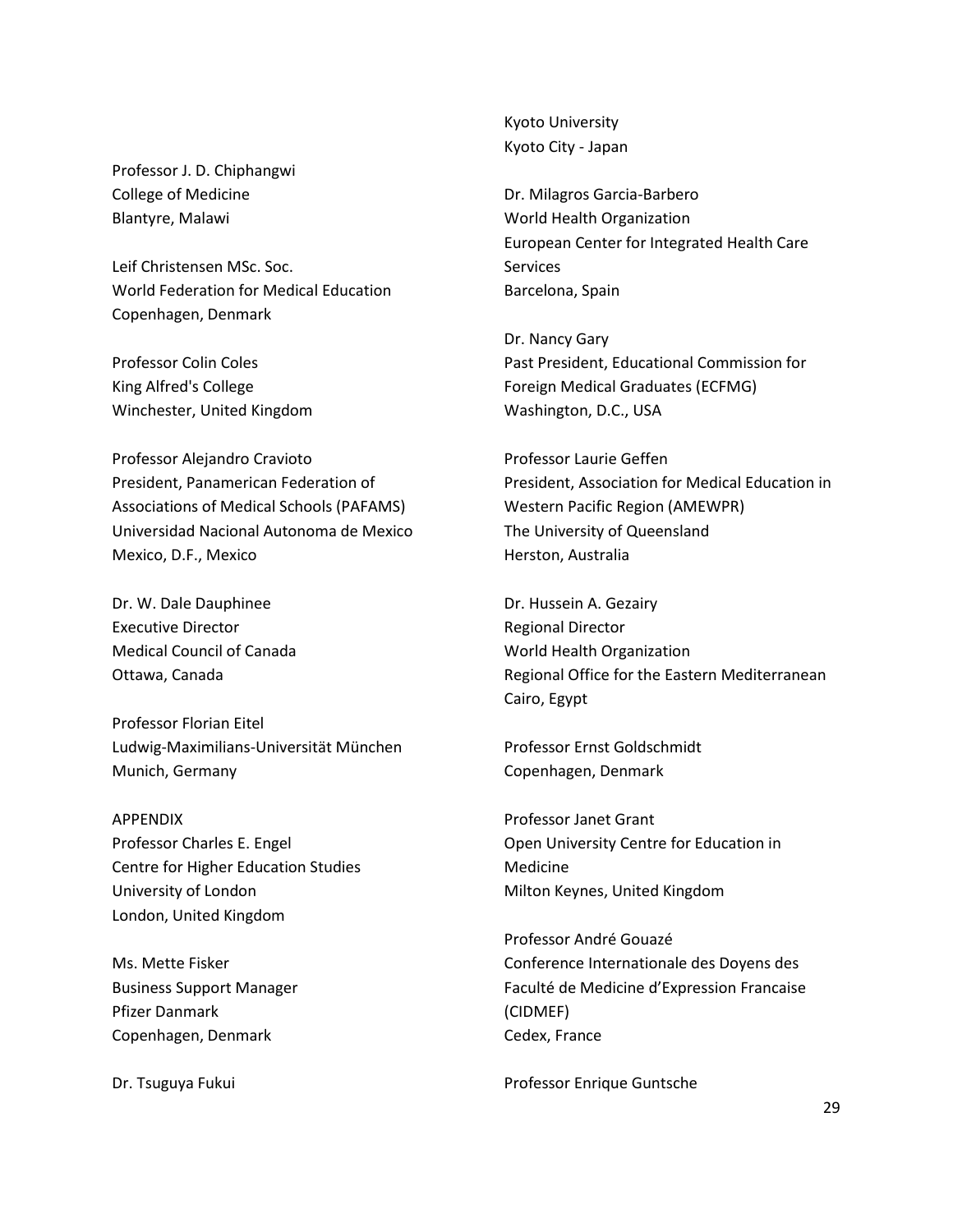Universidad Nacional de Cuyo Mendoza, Argentina

Dr. James A. Hallock President, Educational Commission for Foreign Medical Graduates (ECFMG) Philadelphia, USA

Professor Hossam Hamdy Arabian Gulf University Manama, Bahrain

Professor John D. Hamilton University of Newcastle upon Tyne Newcastle, United Kingdom

Professor Ronald Harden Association for Medical Education in Europe (AMEE) University of Dundee Dundee, United Kingdom

Professor Ian R. Hart University of Ottawa Ottawa, Canada

Dr. Hans Asbjørn Holm Norwegian Medical Association Oslo, Norway

Dr. Saichi Hosoda Sakakibara Heart Institute Tokyo, Japan

Dr. Delon Human Secretary General, World Medical Association (WMA) Cedex, France

Professor Vincent Hunt Brown University – School of Medicine Rhode Island, USA

Dr. Jens Winther Jensen Permanent Working Group of European Junior Doctors (PWG) Copenhagen, Denmark

Dr. Moufid Jokhadar Arab Board of Medical Specialisations Damascus University Damascus, Syria

Professor Abraham Joseph Christian Medical College Vellore, India

Dr. Hans Karle President, World Federation for Medical Education Copenhagen, Denmark

Dr. Donald G. Kassebaum Past Vice President Association of American Medical Colleges Gleneden Beach, Oregon, USA

Dr. Shamsh Kassim-Lakha President, The Aga Khan University Karachi, Pakistan

Mrs Lorraine Kerse Regional Adviser Human Resources for Health World Health Organization Regional Office for the Western Pacific Manila, The Philippines

Professor Yong Il Kim Past President, Association for Medical Education in Western Pacific Region (AMEWPR) National Teacher Training Center for Health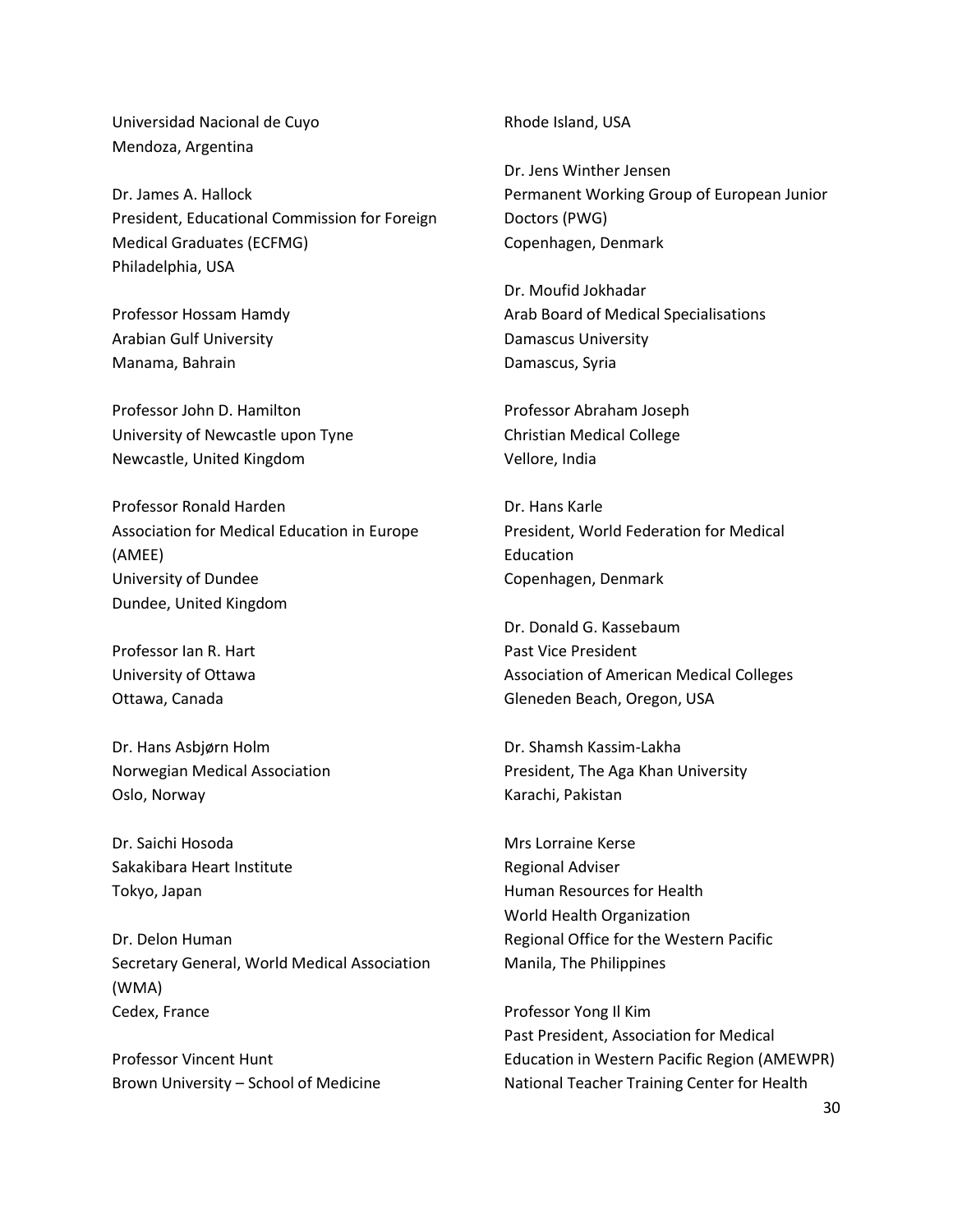Personnel Seoul, South Korea Dr. Jana Krejcikova Institute for Postgraduate Medical Education Prague, Czech Republic

Dr. David Leach Executive Director Accreditation Council for Graduate Medical Education (ACGME) Chicago, USA

Professor J.C.K. Lee Dean, The Faculty of Medicine The Chinese University of Hong Kong Hong Kong, P.R. China Ass. Professor Stefan Lindgren Lund University Lund, Sweden

Professor Zhao-feng Lu Peking University Health Sciences Center Beijing, P.R. China

Professor Oleg S. Medvedev Dean, Moscow State University Moscow, Russian Federation

Dr. Donald E. Melnick President, National Board of Medical Examiners (NBME) Philadelphia, USA

Professor Jadwiga Mirecka Jagiellonian University Medical School Krakow, Poland Dr. Mora-Carrasco Universidad Autónoma Xochimilco Mexico, D.F., Mexico

Professor J.P. de V. van Niekerk

President, Association of Medical Schools in Africa (AMSA) University of Cape Town Cape Town, South Africa

Dr. Jørgen Nystrup Past President, Association for Medical Education in Europe (AMEE) World Federation for Medical Education (WFME) Copenhagen, Denmark

Professor Albert Oriol-Bosch Institut d´ESTUDIS de la SALUT Barcelona, Spain

Dr. John Parboosingh Royal College of Physicians and Surgeons of Canada Alberta, Canada

Dr. José Patinõ Executive Director Panamerican Federation of Associations of Medical Schools (PAFAMS) Bogota, Colombia

Dr. Gregory Paulos American Medical Association Chicago, USA

Professor Gönül O. Peker Ege University School of Medicine Izmir, Turkey

Professor David Prigollini University of Buenos Aires Buenos Aires, Argentina 27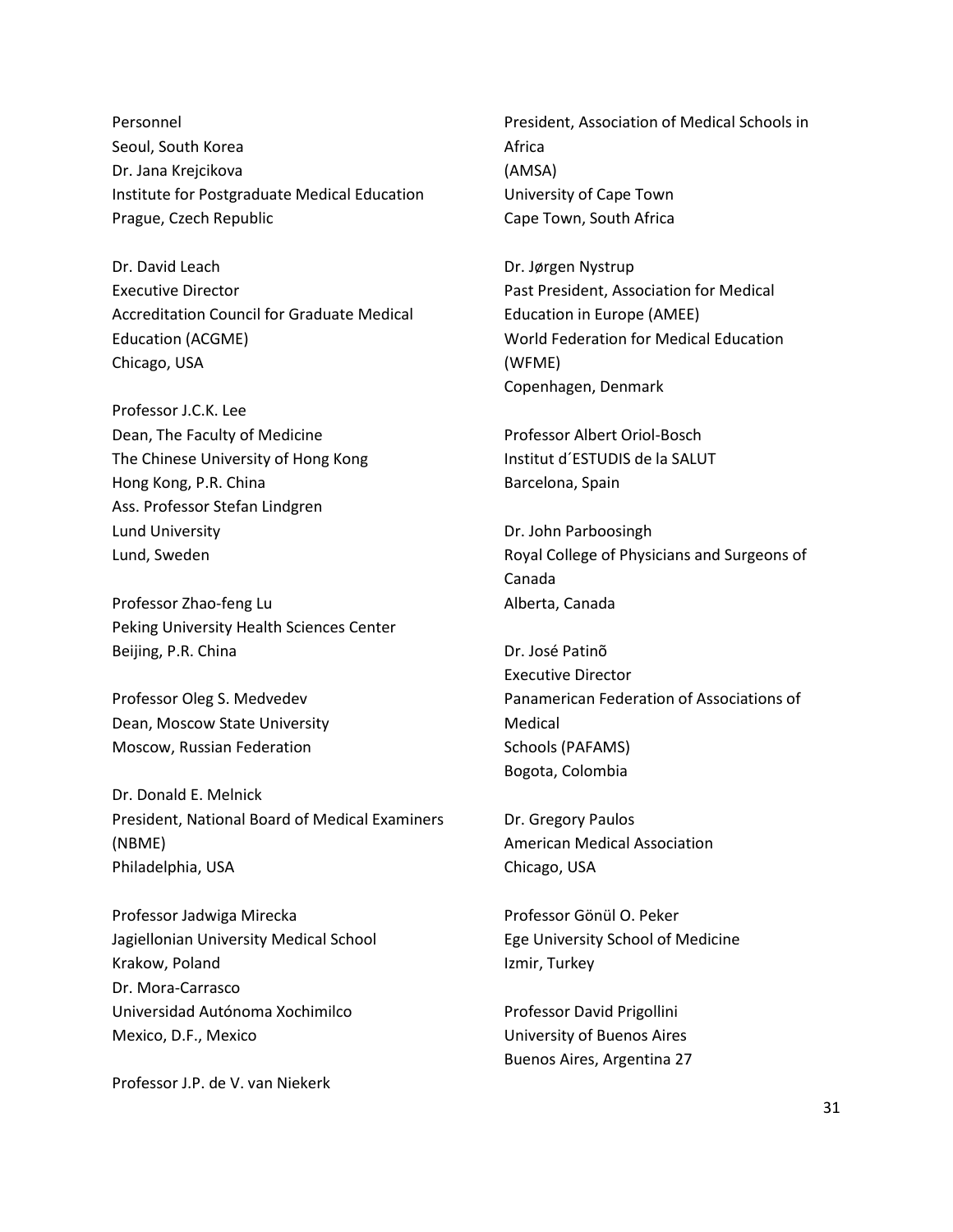Dr. Pablo A. Pulido Executive Director Panamerican Federation of Associations of Medical Schools (PAFAMS) Caracas, Venezuela

Dr. Ebrahim M. Samba Regional Director World Health Organization Regional Office for Africa Harare, Zimbabwe

Professor Iskender Sayek Hacettepe University Ankara, Turkey

Dr. Mette Siemsen Danish Medical Association Copenhagen, Denmark

Dr. Nilanthi de Silva University of Kelaniya Ragama, Sri Lanka

Dr. David P. Stevens Vice President, Association of American Medical Colleges (AAMC) Washington, D.C., USA

Dr. Abu Bakar Suleiman Director of Health Ministry of Health Kuala Lumpur, Malaysia

Dr. Jamsheer Talati Associate Dean The Aga Khan University Karachi, Pakistan

Dr. Cillian Twomey President, Union Européenne des Médecins Spécialistes (UEMS) Cork, Ireland

Professor Felix Vartanian Vice Rector The Russian Academy of Advanced Medical Studies Moscow, Russian Federation

Theanne Walters Deputy Executive Officer Australian Medical Council Canberra, Australia

Dr. Dennis K. Wentz American Medical Association Chicago, USA Ass. Professor Ole Winding World Federation for Medical Education Copenhagen, Denmark

Dr. Gustaaf Wolvaardt South African Medical Association Pretoria, South Africa